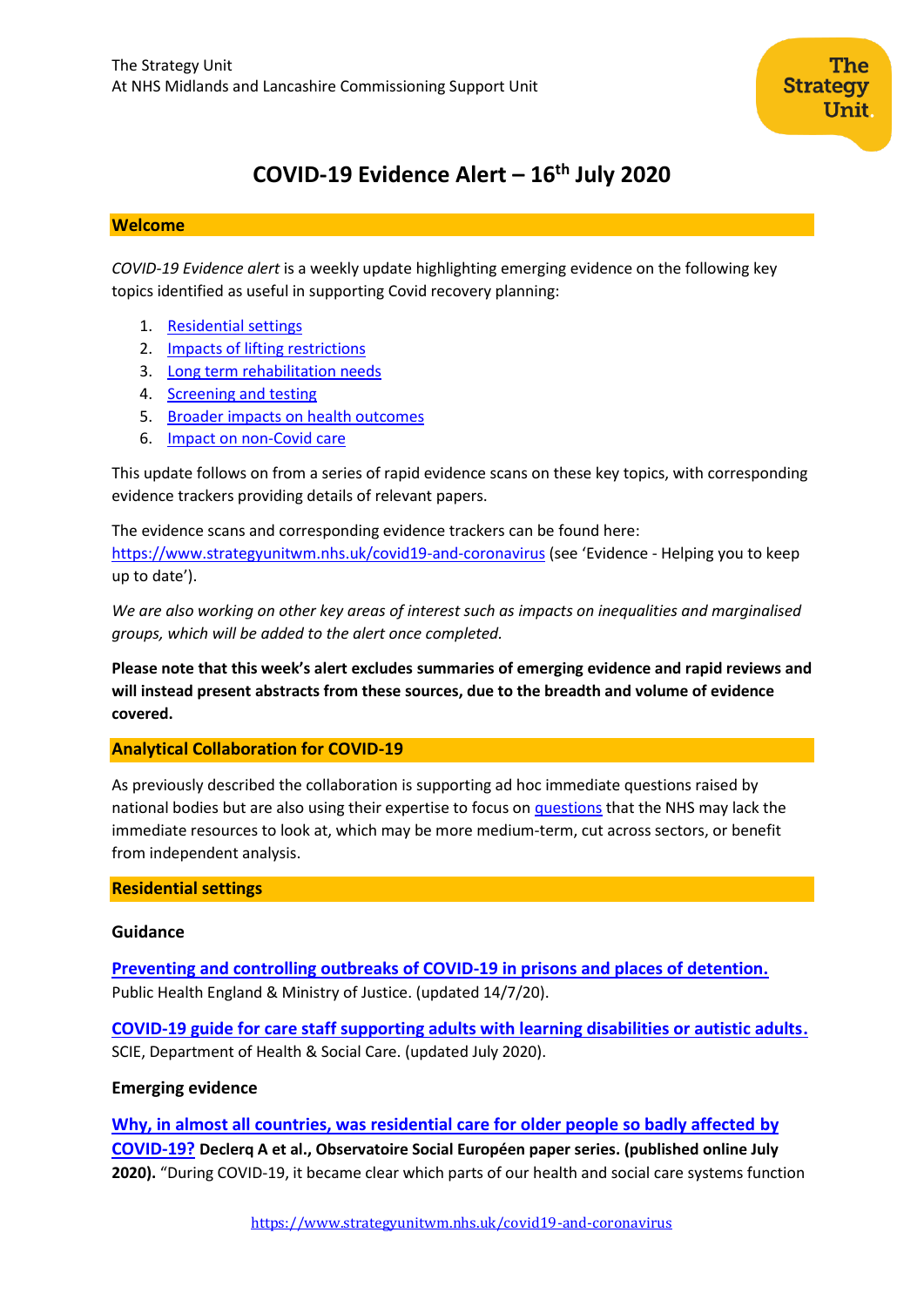well, but also which parts are unsuited to the context of a global pandemic. In many countries, residential care for older people was one of the settings not prepared for a pandemic. In industrialised countries, the impact of COVID-19 has been most severe in residential care and for their residents. It is too early for a clear view of the total incidence and fatality rate, because testing strategies and methods of counting vary among countries (Gordon et al. 2020). While we need to be careful when interpreting these numbers, it is possible to identify a number of trends. In Belgium, which was severely hit by COVID-19, almost 6,200 persons – or 64.5% of all COVID-19 deaths – were people who lived in a nursing home. Of those, 14% died in a hospital, the others died in the nursing home (Sciensano 2020). In the United States, New York, New Jersey and Massachusetts were COVID-19 hotspots, with over half the deaths in residential care. Some countries (e.g. France and the Netherlands) did not report nursing home deaths in their initial COVID-19 communications (Fraser et al. 2020), but 72% of France's deaths were in these facilities (2); the equivalent number in the Netherlands was 46% (RIVM 2020). International data from 19 countries show that, where there have been at least 100 deaths in total, the percentage of care home residents as a share of total deaths ranges from 24% in Hungary to 82% in Canada (Comas-Herrera et al. 2020). In Italy – with a low number of residential care beds – 31% of confirmed COVID-19 deaths still happened in residential care. This is about the same as in Germany, with many more residential care beds. The percentages in France (46%) and Belgium (50%) are higher. Except for Hungary, only limited data are available from Eastern European countries. For example, the Czech Health Statistics Office does not collect these data. Local data show that in Prague, fewer than 10% of the facilities were affected and the proportion of nursing home deaths in the total death rate is about 20%. In Prague, as in Hong Kong, all recommended measures were quickly in place (Topinkova and Petrova 2020). Statistics were reported very late in other countries, and so government responses were also delayed. The European Centre for Disease Prevention and Control (ECDC 2020) states that the lack of special surveillance systems and the differences in testing strategies and capacities among countries may have led to a significant under-ascertainment and under-reporting of cases, contributing to a general underestimation of the disease burden and mortality in residential care. Many deaths were preventable, the quality of life was severely affected and the working life of staff was filled with stress and risk of burn-out. One Canadian long-term care nurse stated that "the trauma from that will change you forever" (Welsh 2020)."

## **[Hospital affiliated long term care facility COVID-19 containment strategy by using](https://www.ajicjournal.org/article/S0196-6553(20)30636-2/pdf)  [prevalence testing and infection control best practices](https://www.ajicjournal.org/article/S0196-6553(20)30636-2/pdf). Eckardt P et al., American Journal of Infection Control (pre-proof).** "In a hospital affiliated long term care facility, we found an opportunity to interrupt a potential outbreak of COVID-19 using a point prevalence testing containment strategy and applying infection prevention and control best practices. Three serial point prevalence studies were conducted on all residents and employees in fourteen day intervals and percent positive was used as marker for effective infection control efforts. A multidisciplinary strike team from acute care was used to disseminate infection control education and support to long term care partners. These results highlight the need for swift identification and action in congregant high risk settings to prevent rapid spread and large scale outbreaks of COVID-19."

**Evolution and impact [of COVID-19 outbreaks in care homes: population analysis in 189](https://www.medrxiv.org/content/10.1101/2020.07.09.20149583v1)  [care homes in one geographic region.](https://www.medrxiv.org/content/10.1101/2020.07.09.20149583v1) Burton JK et al., MedRXiv (pre-print).** "Background: COVID-19 has had large impact on care-home residents internationally. This study systematically examines care-home outbreaks of COVID-19 in a large Scottish health board. Methods: Analysis of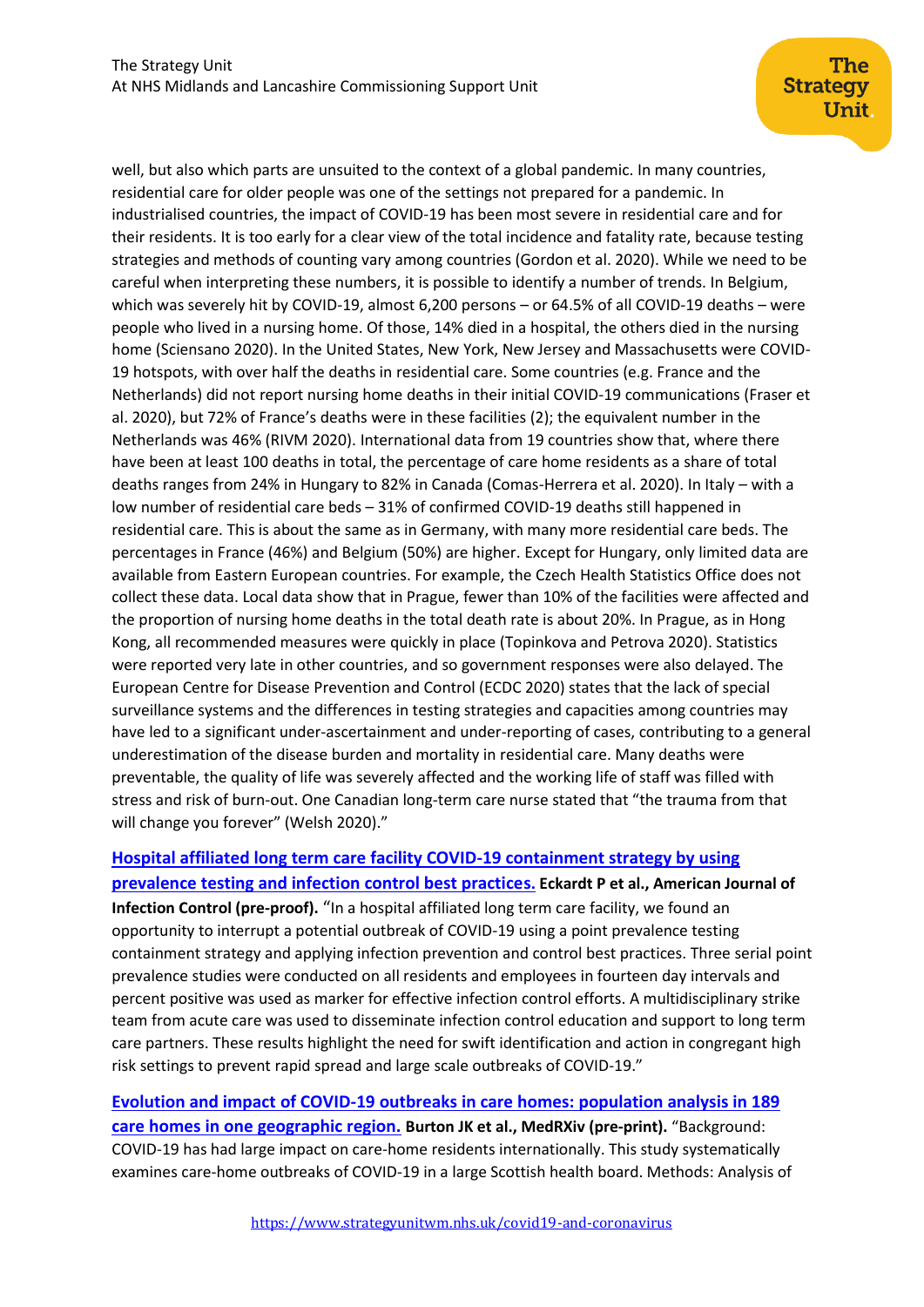testing, cases and deaths using linked care-home, testing and mortality data for 189 care-homes with 5843 beds in a large Scottish Health Board up to 15/06/20. Findings: 70 (37.0%) of care-homes experienced a COVID-19 outbreak, 66 of which were in care-homes for older people where carehome size was strongly associated with outbreaks (OR per 20-bed increase 3.50, 95%CI 2.06 to 5.94). There were 852 confirmed cases and 419 COVID-related deaths, 401 (95.7%) of which occurred in care-homes with an outbreak, 16 (3.8%) in hospital, and two in the 119 care-homes without a known outbreak. For non-COVID related deaths, there were 73 excess deaths in care-homes with an outbreak, but no excess deaths in care-homes without an outbreak, and 24 fewer deaths than expected of care-home residents in hospital. A quarter of COVID-19 related cases and deaths occurred in five (2.6%) care-homes, and half in 13 (6.9%) care-homes. Interpretation: The large impact on excess deaths appears to be primarily a direct effect of COVID-19, with cases and deaths are concentrated in a minority of care homes. A key implication is that there is a large pool of susceptible residents if community COVID-19 incidence increases again. Shielding residents from potential sources of infection and rapid action into minimise outbreak size where infection is introduced will be critical in any wave 2. Funding: Not externally funded."

## **[Atypical Presentations of COVID-19 in Care Home Residents presenting to Secondary Care:](https://www.medrxiv.org/content/10.1101/2020.07.07.20148148v1)  [A UK Single Centre Study.](https://www.medrxiv.org/content/10.1101/2020.07.07.20148148v1) Rawle MJ et al., MedRXiv (pre-print). Doi:**

**10.1101/2020.07.07.20148148.** "Background: The United Kingdom (UK) care home population has experienced high mortality during the COVID-19 pandemic. Atypical presentations of COVID-19 are being reported in older adults and may pose difficulties for early isolation and treatment, particularly in institutional care settings. We aimed to characterise the presenting symptoms and associated mortality of COVID-19 in older adults, with a focus on care home residents and older adults living in the community. Methods: This was a retrospective cohort study of consecutive inpatients over 80 years old hospitalised with PCR confirmed COVID-19 between 10th March 2020 and 8th April 2020. Symptoms at presentation, including those associated with frailty, were analysed. Differences between community dwelling and care home residents, and associations with mortality, were assessed using between-group comparisons and logistic regression. Results: Care home residents were less likely to experience cough (46.9% vs 72.9%, p=0.002) but more likely to present with delirium (51.6% vs 31.4%, p=0.018), particularly hypoactive delirium (40.6% vs 24.3%, p=0.043). Mortality was more likely in the very frail (OR 1.25, 95% CI 1.00, 1.58, p=0.049) and those presenting with anorexia (OR 3.20, 95% CI 1.21, 10.09, p=0.028). There were no differences in either mortality or length of stay between those admitted from care homes and community dwelling older adults. Conclusion: COVID-19 in those over 80 does not always present with typical symptoms, particularly in those admitted from institutional care. These individuals have a reduced incidence of cough and increased hypoactive delirium. Individuals presenting atypically, especially with anorexia, have higher mortality."

## **[Leaving the most vulnerable behind: Reflection on the Covid-19 pandemic and Direct](https://journals.sagepub.com/doi/full/10.1177/0791603520940145)  [Provision in Ireland.](https://journals.sagepub.com/doi/full/10.1177/0791603520940145) Gusciute E. Irish Journal of Sociology. Doi: 10.1177/0791603520940145.**

"The outbreak of the Covid-19 pandemic has dramatically altered our daily routines, social interactions, workplaces, future plans and social norms. Social distancing, isolating or 'cocooning', and avoiding all non-essential contact are the 'new normal'. In one of his speeches, An Taoiseach, Leo Varadkar highlights the frustration felt by many in adapting to the 'new normal' and the longing for simple things we all perhaps have taken for granted. This, he goes on to say, is necessary to stop the spread of the virus and to 'shelter our most vulnerable and [to] protect them' (Varadkar, 2020).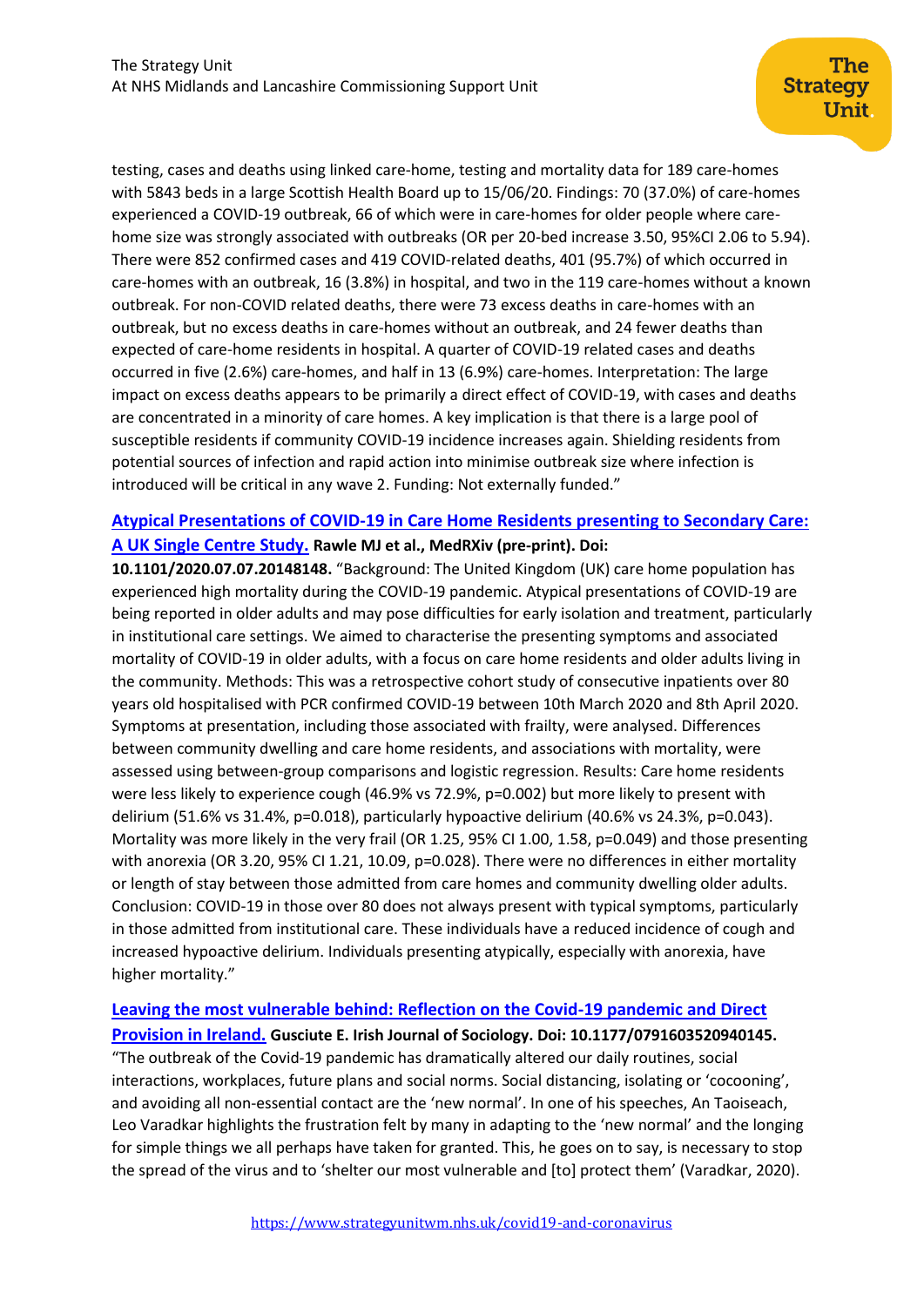However, the measures taken to protect those deemed vulnerable have not been extended to include some 7700 international protection applicants living in Direct Provision centres. In this short article, I reflect on how asylum seekers, one of the most vulnerable groups in Irish society, have been left behind during the outbreak of the Covid-19 pandemic."

The

Unit

**Strategy** 

## **[The COVID-19 Epidemic and the Prison System in Italy.](https://journals.sagepub.com/doi/full/10.1177/1078345820929733) Cingolani M et al., Journal of**

**Correctional Health Care. Doi: 10.1177/1078345820929733.** "The Italian Ministry of Justice and that of Health have established two strategies to limit the spread of COVID-19 in prisons: progressive isolation from the external world and adoption of practices to identify possible cases and to treat infected subjects. After the announcement of regulations revolts erupted in numerous Italian prisons. The motivations and effects of these strategy are discussed critically into the search for a balance between the right to health and other rights of prisoners in Italian prisons with the problem of an occupancy level of 121.75%."

## **[Detrimental effects of confinement and isolation on the cognitive and psychological](https://ltccovid.org/wp-content/uploads/2020/07/LTCcovid-1-July-Detrimental-effects-confinement-on-people-with-dementia.pdf)  [health of people living with dementia during COVID-19: emerging evidence.](https://ltccovid.org/wp-content/uploads/2020/07/LTCcovid-1-July-Detrimental-effects-confinement-on-people-with-dementia.pdf) Suárez-**

**González A. International Long Term Care Policy Network. (published online 23/6/20- last updated 1/7/20).** "Only 2 case studies reporting strategies to support people with dementia in care homes have been produced so far4-5. One describes a quarantine care plan for a person with FTD and the other, a mitigating strategy to ease the distress experienced by a man when his family stopped visiting during the pandemic. People living with dementia in care homes have experienced a particularly harsh version of lockdown. Although no observational studies on the effects of confinement in care home residents have been published yet, the ban on visits from spouses and partners in care is believed to be causing a significant deterioration in the health and wellbeing of residents with dementia6. It is worth noting that a study involving 26 care homes proved that it is possible to implement successful infection control measures at the same time that visits are permitted7. COVID-19 infections will continue happening until a vaccine is developed. Learnings from this first COVID-19 wave can help the home care and day care sector prepare to minimise the disruption of their services in future waves so support can continue for people with dementia in the community. In care homes, evidence-based compassionate protocols should contribute to mitigating the detrimental effects of isolation and quarantine in residents with dementia (and their families)."

**[Nurse Staffing and Coronavirus Infections in California Nursing Homes.](https://journals.sagepub.com/doi/full/10.1177/1527154420938707) Harrington C et al., Policy, Politics, & Nursing Practice. Doi: 10.1177/1527154420938707.** "In the United States, 1.4 million nursing home residents have been severely impacted by the COVID-19 pandemic with at least 25,923 resident and 449 staff deaths reported from the virus by June 1, 2020. The majority of residents have chronic illnesses and conditions and are vulnerable to infections and many share rooms and have congregate meals. There was evidence of inadequate registered nurse (RN) staffing levels and infection control procedures in many nursing homes prior to the outbreak of the virus. The aim of this study was to examine the relationship of nurse staffing in California nursing homes and compare homes with and without COVID-19 residents. Study data were from both the California and Los Angeles Departments of Public Health and as well as news organizations on nursing homes reporting COVID-19 infections between March and May 4, 2020. Results indicate that nursing homes with total RN staffing levels under the recommended minimum standard (0.75 hours per resident day) had a two times greater probability of having COVID-19 resident infections. Nursing homes with lower Medicare five-star ratings on total nurse and RN staffing levels (adjusted for acuity), higher total health deficiencies, and more beds had a higher probability of having COVID-19 residents.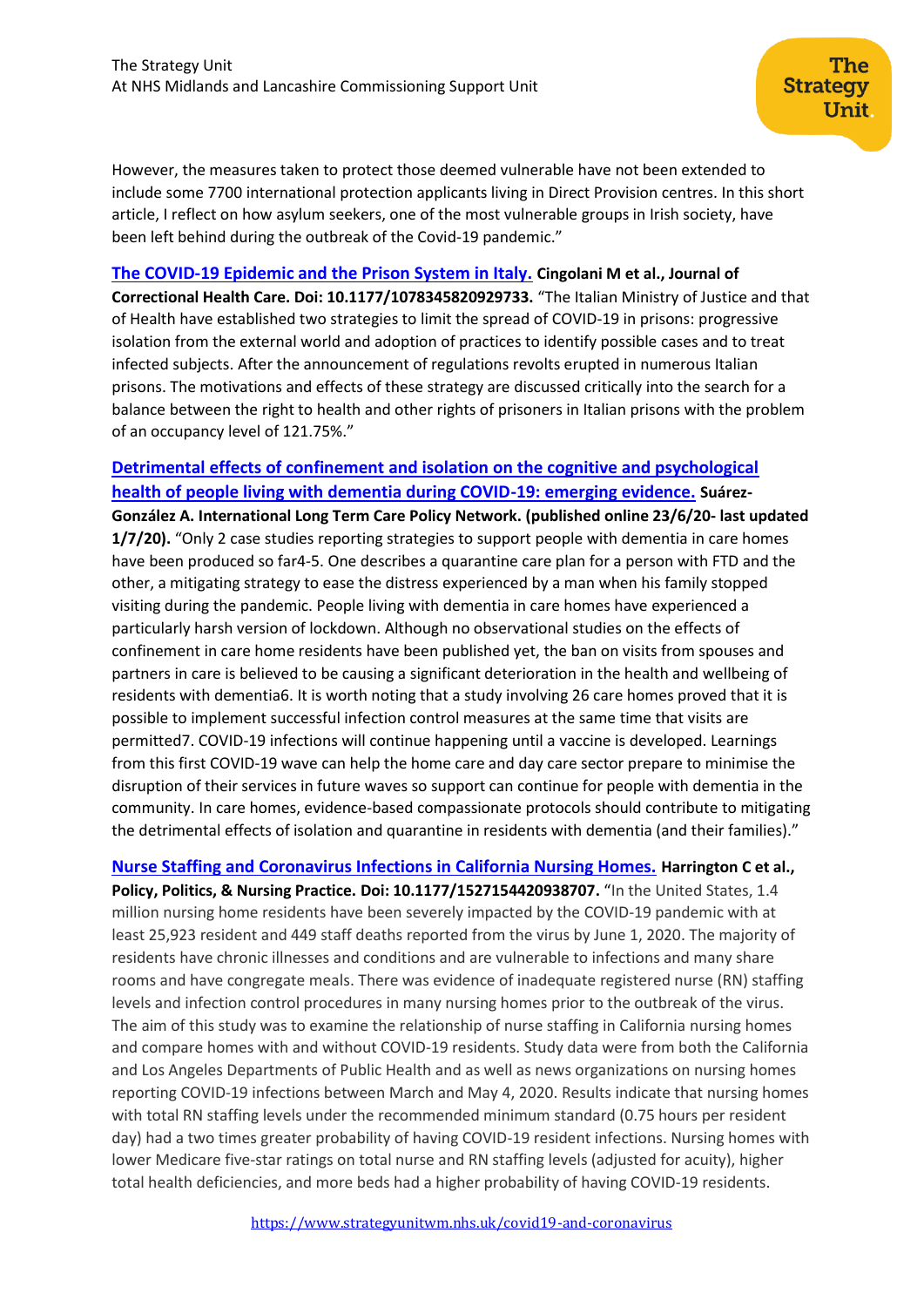Nursing homes with low RN and total staffing levels appear to leave residents vulnerable to COVID-19 infections. Establishing minimum staffing standards at the federal and state levels could prevent this in the future."

#### **[Improving the care of older patients during the COVID-19 pandemic.](https://link.springer.com/article/10.1007/s40520-020-01641-w) Bianchetti A et al.,**

**Aging Clinical and Experimental Research.** "The SARS-CoV-2 pandemic has led to a dramatic crisis of Health Care Systems worldwide, and older people have been among the most disadvantaged. Specific recommendations and reports have been released both at International and National level, regarding the diagnosis and management of COVID-19 in the elderly. However, little has been proposed for an appropriate response to older, frail and multimorbid patients in different settings of care (acute care units, long term care facilities, nursing homes and primary care) and for the management of geriatric syndromes (i.e. delirium, sarcopenia, falls). We presume that the current pandemic of will leads to substantial changes in health care systems, and we suggest some key guide principles that could inspire the provision of healthcare services to older people and their families. These principles are primarily directed to physicians and nurses working in the geriatric field but could also be useful for other specialists."

#### **Commentaries**

**COVID-[19 pandemic: urgent need for action in care homes and senior citizens' homes from](https://www.ncbi.nlm.nih.gov/research/coronavirus/publication/32628396)  [a medical-ethics perspective.](https://www.ncbi.nlm.nih.gov/research/coronavirus/publication/32628396)** Schone-Seifert B & Van Aken HK. Current Opinion in Anaesthesiology. (published online 7/7/20).

#### **Impacts of lifting restrictions**

### **Commentary from the collaboration**

**[Lessons from the last hospital building programme, and recommendations for the next.](https://www.nuffieldtrust.org.uk/resource/lessons-from-the-last-hospital-building-programme-and-recommendations-for-the-next)** Edwards N. Nuffield Trust. (published online 16/7/20).

**[Covid-19: lessons for hospital building programmes.](https://www.nuffieldtrust.org.uk/news-item/covid-19-lessons-for-hospital-building-programmes)** Edwards N. Nuffield Trust. (published online 16/7/20).

#### **Guidance**

**[Impact of easing COVID-19 lockdown restrictions on domestic violence and abuse.](https://www.scie.org.uk/care-providers/coronavirus-covid-19/safeguarding/easing-lockdown-domestic-violence?utm_campaign=11670486_SCIELine%2013%20July&utm_medium=email&utm_source=SOCIAL%20CARE%20INSTITUTE%20FOR%20EXCELLENCE%20&utm_sfid=003G000001LrKpvIAF&utm_role=Information%20specialist%2F%20Librarian&dm_i=4O5,6Y506,C57OER,RYB5S,1)** Social Care Institute for Excellence. (SCIE). (published online July 2020).

### **Emerging evidence**

## **[Economic interventions to ameliorate the impact of COVID-19 on the economy and health:](https://watermark.silverchair.com/fdaa104.pdf?token=AQECAHi208BE49Ooan9kkhW_Ercy7Dm3ZL_9Cf3qfKAc485ysgAAArAwggKsBgkqhkiG9w0BBwagggKdMIICmQIBADCCApIGCSqGSIb3DQEHATAeBglghkgBZQMEAS4wEQQM2J4im4-8PeJbtQBnAgEQgIICY1zi-qYsfOI_OCOUKzdEU3gBFsVyxnHTZTqrZ7z77B50lnKfQQE0tSD4qtu9ZfT8jl95eqV9Y9IJisiLXUVsUzN_3RUPga2-poKzwYAycjLBlzndqyoTQ4oBn1Rs-JGyLHndqUgRnjXZZaXpSXw_cEOtlZyGlsKZwVGZSy_lSp9eVJdMM_Kv0VlEzJCHMjwVGrtftWed4he96y9bJZrwFwWliAwRu-HwaZTwydO7Wxq3hasy2_441FRboPdSxPCtH9pslLePMj0hdgQgzjM3OvgeRWi1-aFe0myUVEqf3vqibTrUk52iOoFQ-E6bBpbRAh0vtQPilFQpK6P5R9ZB_3F24EW_yfdFMu0uwDsx--7gmMkJVlZKC6mxKRF30D5AWwibjFj2NWMnkgdqFuS3zIXOAJFOMfSYEK_vXfUbk0Pu-YAXQOVT-US1nggazXvLHt0vpmBJQatReC2_8PJuT5FZZ3Z665xl0xmRA19sa7GwCdnQtUL_wRB49HNo135qV-x4UZsE30IUT5l1vNUMvsZw7lHzdNC4GRSk99jdSV_FSR4oHVaBqzGkqrpHmxCJfUC8XSclT2CHrU5HajM1NziNWKzegdK6JKGTOtMhEhhh7ExD3G6SF3cmUkFtS8ADd8wvTEckPtAUHM0_2Vt79blj0_tRDFyRuuXxye8wbRz8Rj6oDsPJ6-Yl7Fi50o3VxWCnbiTHDd1_SgRSrmwDQqyOflZEPnFGkzYA40rUlPlvdRNB8EyGn-Jt5EsancLyHXOEzxTssJGKyVzUDZlr-A1Cs6_wKpG1aczi9kHObndD0KK2)  [an international comparison](https://watermark.silverchair.com/fdaa104.pdf?token=AQECAHi208BE49Ooan9kkhW_Ercy7Dm3ZL_9Cf3qfKAc485ysgAAArAwggKsBgkqhkiG9w0BBwagggKdMIICmQIBADCCApIGCSqGSIb3DQEHATAeBglghkgBZQMEAS4wEQQM2J4im4-8PeJbtQBnAgEQgIICY1zi-qYsfOI_OCOUKzdEU3gBFsVyxnHTZTqrZ7z77B50lnKfQQE0tSD4qtu9ZfT8jl95eqV9Y9IJisiLXUVsUzN_3RUPga2-poKzwYAycjLBlzndqyoTQ4oBn1Rs-JGyLHndqUgRnjXZZaXpSXw_cEOtlZyGlsKZwVGZSy_lSp9eVJdMM_Kv0VlEzJCHMjwVGrtftWed4he96y9bJZrwFwWliAwRu-HwaZTwydO7Wxq3hasy2_441FRboPdSxPCtH9pslLePMj0hdgQgzjM3OvgeRWi1-aFe0myUVEqf3vqibTrUk52iOoFQ-E6bBpbRAh0vtQPilFQpK6P5R9ZB_3F24EW_yfdFMu0uwDsx--7gmMkJVlZKC6mxKRF30D5AWwibjFj2NWMnkgdqFuS3zIXOAJFOMfSYEK_vXfUbk0Pu-YAXQOVT-US1nggazXvLHt0vpmBJQatReC2_8PJuT5FZZ3Z665xl0xmRA19sa7GwCdnQtUL_wRB49HNo135qV-x4UZsE30IUT5l1vNUMvsZw7lHzdNC4GRSk99jdSV_FSR4oHVaBqzGkqrpHmxCJfUC8XSclT2CHrU5HajM1NziNWKzegdK6JKGTOtMhEhhh7ExD3G6SF3cmUkFtS8ADd8wvTEckPtAUHM0_2Vt79blj0_tRDFyRuuXxye8wbRz8Rj6oDsPJ6-Yl7Fi50o3VxWCnbiTHDd1_SgRSrmwDQqyOflZEPnFGkzYA40rUlPlvdRNB8EyGn-Jt5EsancLyHXOEzxTssJGKyVzUDZlr-A1Cs6_wKpG1aczi9kHObndD0KK2)**. **Danielli S et al., Journal of Public Health. Doi:**

**10.1093/pubmed/fdaa104.** "The COVID-19 pandemic continues to challenge governments and policymakers worldwide. They have rightfully prioritised reducing the spread of the virus through social distancing interventions. However, shuttered business and widespread restrictions on travel and mobility have led to an economic collapse with increasing uncertainty of how quickly recovery will be achieved. The authors carried out a review of publicly available information on the economic intervention's countries have put in place to ameliorate the impact of COVID-19. The strategies and scale of economic interventions have been broad, ranging from 2.5% to a reported 50% of Gross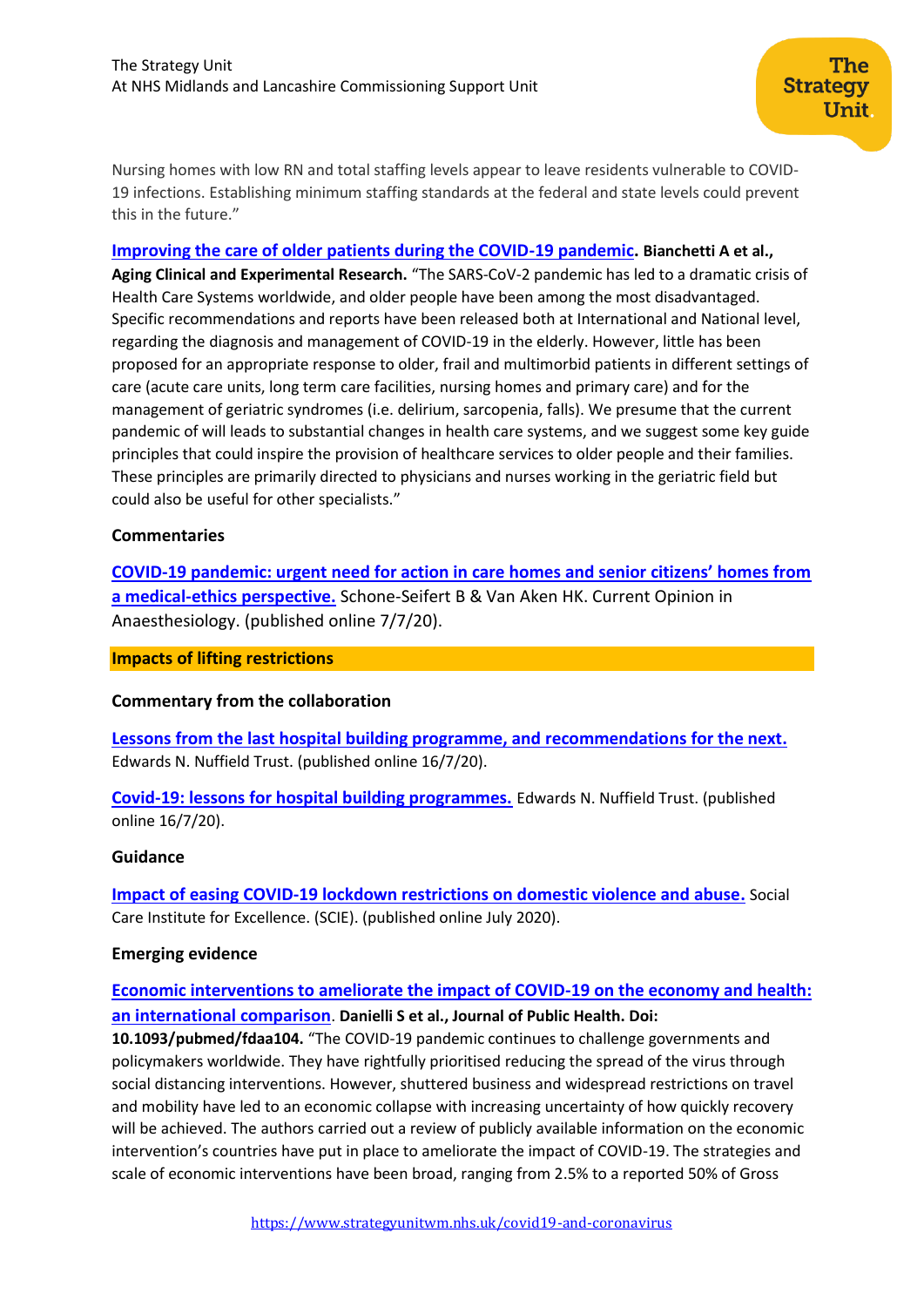Domestic Product. Numerous countries are beginning to ease lockdown restrictions and restart economies in different ways. There is therefore evolving, real-world data that should be used dynamically by governments and policymakers. The strategies on restarting the economy must be balanced against the uncertainty of a possible second wave of COVID-19. A nuanced approach to easing restrictions needs to take into account not only immediate risk to life but longer-term risks of widening inequalities and falling life expectancy."

### **[Reopening Schools in the Context of COVID-19: Health and Safety Guidelines From Other](http://www.nordcountryschool.org/uploads/5/2/3/3/5233925/1reopening_schools_covid-19_brief.pdf)**

**[Countries.](http://www.nordcountryschool.org/uploads/5/2/3/3/5233925/1reopening_schools_covid-19_brief.pdf) Melnick H & Darliing-Hammond et al., Learning Policy Institute. Policy Brief.** "As the United States considers wave of the COVID-19 pandemic, policymakers and administrators need to consider how to reopen in a way that keeps students and staff safe. This brief provides insight into health and safety guidelines and social distancing strategies used in other countries that have successfully reopened their schools in the context of COVID-19. Examples are intended to support school policymakers and administrators in the United States as they plan for reopening."

### **[Social distancing, population density, and spread of COVID-19 in England: a longitudinal](https://bjgpopen.org/content/early/2020/07/07/bjgpopen20X101116)**

**[study](https://bjgpopen.org/content/early/2020/07/07/bjgpopen20X101116). Tammes P. BJGP, bjgpopen20X101116. "**Background: The UK government introduced social distancing measures between 16–22 March 2020, aiming to slow down transmission of COVID-19. Aim: To explore the spreading of COVID-19 in relation to population density after the introduction of social distancing measures. Design & setting: Longitudinal design with 5-weekly COVID-19 incidence rates per 100 000 people for 149 English Upper Tier Local Authorities (UTLAs), between 16 March and 19 April 2020. Method: Multivariable multilevel model to analyse weekly incidence rates per 100 000 people; time was level-1 unit and UTLA level-2 unit. Population density was divided into quartiles. The model included an interaction between week and population density. Potential confounders were percentage aged ≥65, percentage non-white British, and percentage in two highest classes of the National Statistics Socioeconomic Classification. Co-variates were male life expectancy at birth, and COVID-19 prevalence rate per 100 000 people on March 15. Confounders and co-variates were standardised around the mean. Results: Incidence rates per 100 000 people peaked in the week of March 30–April 5, showing higher adjusted incidence rate per 100 000 people  $(46.2; 95%$  confidence interval  $\text{[CI]} = 40.6 \text{ to } 51.8$ ) in most densely populated ULTAs (quartile 4) than in less densely populated ULTAs (quartile 1: 33.3, 95% CI = 27.4 to 37.2; quartile 2: 35.9, 95% CI = 31.6 to 40.1). Thereafter, incidence rate dropped in the most densely populated ULTAs resulting in rate of 22.4 (95% CI = 16.9 to 28.0) in the week of April 13–19; this was lower than in quartiles 1, 2, and 3, respectively 31.4 (95% CI = 26.5 to 36.3), 34.2 (95% CI = 29.9 to 38.5), and 43.2 (95% CI = 39.0 to 47.4). Conclusion: After the introduction of social distancing measures, the incidence rates per 100 000 people dropped stronger in most densely populated ULTAs."

**[Is Lockdown Bad for Social Anxiety in COVID-19 Regions?: A National Study in The SOR](https://www.mdpi.com/1660-4601/17/12/4561/htm)  [Perspective.](https://www.mdpi.com/1660-4601/17/12/4561/htm) Zheng L et al., Int J Environ Res Public Health, 17(12).** "Lockdown measures have been widely used to control and prevent virus transmission in pandemic regions. However, the psychological effects of lockdown measures have been neglected, and the related theoretical research lags behind the practice. The present study aimed to better understand the mechanism of social anxiety in pandemic regions where the lockdown measures were imposed, based on the conceptual framework of the Stimulus-Organism-Response (SOR). For that, this research investigated how lockdown measures and psychological distance influenced social anxiety in the pandemic region. The Chinese national data was analyzed for the outcome. The results showed that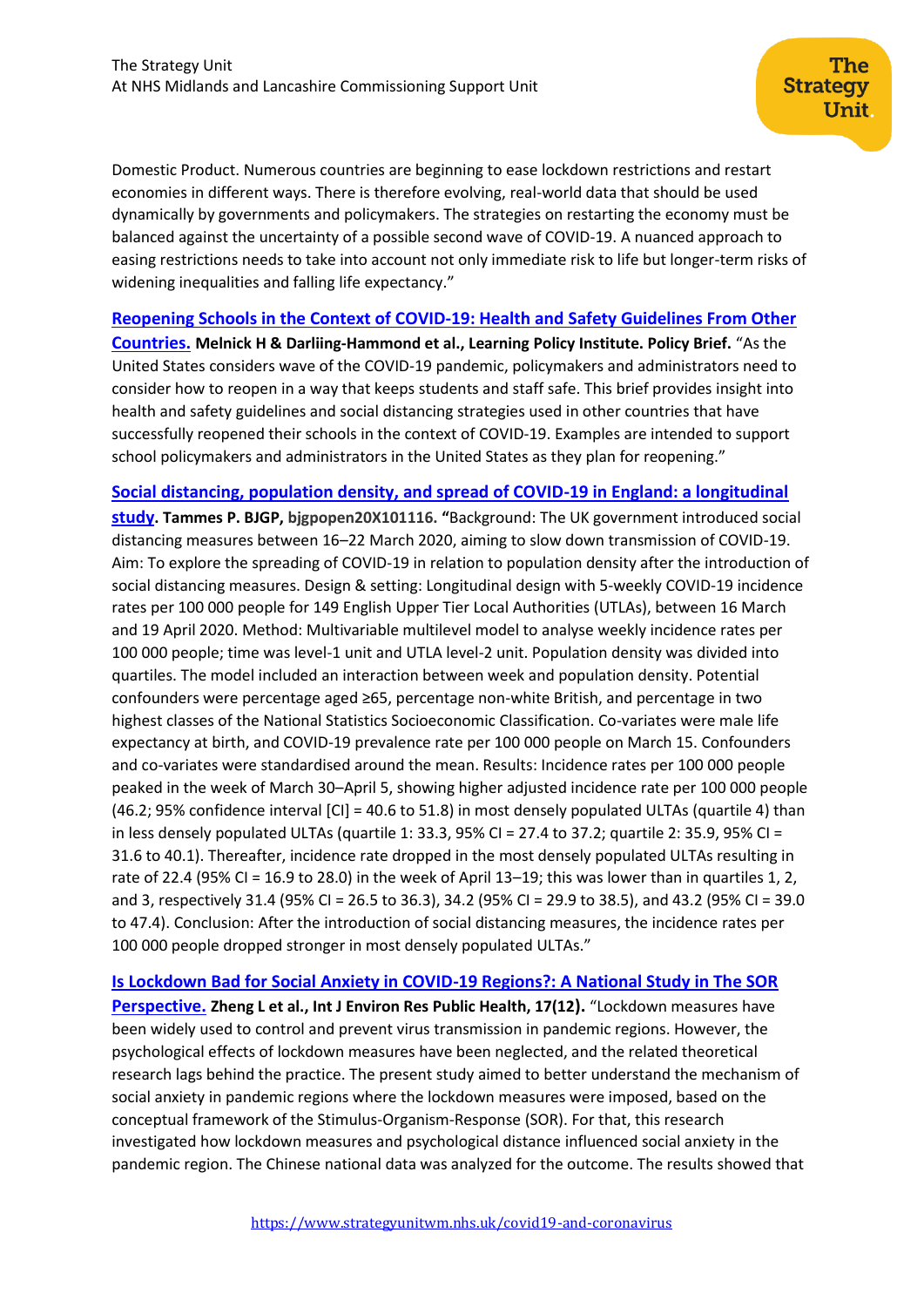(1) psychological distance mediated the relationship between pandemic COVID-19 severity and social anxiety, (2) lockdown measures buffered the detrimental effect of the COVID-19 pandemic severity on social anxiety, (3) lockdown measures moderated the mediation effect of psychological distancing on social anxiety caused by the COVID-19 pandemic. In conclusion, under the SOR framework, the lockdown measures had a buffer effect on social anxiety in pandemic regions, with the mediating role of psychological distancing."

## **[12 Lessons learned from the management of the coronavirus pandemic.](https://www.ncbi.nlm.nih.gov/pmc/articles/PMC7227502/) Forman R et al.,**

**Health Policy, 124(6).** "The Coronavirus SARS-CoV-2 has spread rapidly since the first cases hit Wuhan, China at the end of 2019, and has now landed in almost every part of the world. By mid-February 2020, China, South Korea, Singapore, Taiwan, and – to some extent – Japan began to contain and control the spread of the virus, while conversely, cases increased rapidly in Europe and the United States. In response to the pandemic, many countries have had to introduce drastic legally mandated lockdowns to enforce physical separation, which are ravaging economies worldwide. Although it will be many months or even years before the final verdict can be reached, we believe that it is already possible to identify 12 key lessons that we can learn from to reduce the tremendous economic and social costs of this pandemic and which can inform responses to future crises. These include lessons around the importance of transparency, solidarity, coordination, decisiveness, clarity, accountability and more."

### **[Policing Social Distancing: Gaining and Maintaining Compliance in the Age of Coronavirus.](https://academic.oup.com/policing/article/doi/10.1093/police/paaa029/5870426?searchresult=1)**

**Grace S. Policing: A Journal of Policy and Practice, paaa029**. "Drawing on motivational posturing theory (MPT) and procedural justice theory (PJT), this article makes recommendations for how best to secure compliance with social distancing regulations. Applying those theories to—mostly observational—data from a study on the use and impact of penalty notices for disorder, the influences on cooperation during police–citizen encounters are explored. Whilst focusing on the English data/regulations, as both MPT and PJT have been tested internationally, the conclusions have relevance beyond these shores. The article proposes a sixth posture—compulsion, a form of resistant compliance—to the five set out by MPT. Focusing attention not just on whether compliance is achieved but how recognizes the risk to future legitimacy posed by only achieving compliance through coercion or the threat thereof. Lessons from the research are applied to policing social distancing, with regards to: securing compliance during interactions, self-regulation and enforcement action, and how to preserve police legitimacy."

### **Commentaries**

**[Sports medicine leaders working with government and public health to plan a 'return](https://bjsm.bmj.com/content/bjsports/early/2020/07/12/bjsports-2020-102834.full.pdf)-tosport' during the COVID-[19 pandemic: the UK's collaborative five](https://bjsm.bmj.com/content/bjsports/early/2020/07/12/bjsports-2020-102834.full.pdf)-stage model for elite [sport.](https://bjsm.bmj.com/content/bjsports/early/2020/07/12/bjsports-2020-102834.full.pdf)** Kemp S et al., Br J Sports Med. (published online 14/7/20).

**[There will be no 'back to normal'.](https://www.nesta.org.uk/blog/there-will-be-no-back-normal/)** Haley C et al., NESTA (updated July 2020).

**[We don't want 'normal' –](https://www.nesta.org.uk/feature/health-design/we-dont-want-normal-we-want-better/) we want better.** Marmot M, NESTA. (published online July 2020).

**[Pandemic peak SARS-CoV-2 infection and seroconversion rates in London frontline health](https://www.thelancet.com/journals/lancet/article/PIIS0140-6736(20)31484-7/fulltext)[care workers.](https://www.thelancet.com/journals/lancet/article/PIIS0140-6736(20)31484-7/fulltext)** Houlihan et al., The Lancet. (published online 9/7/20).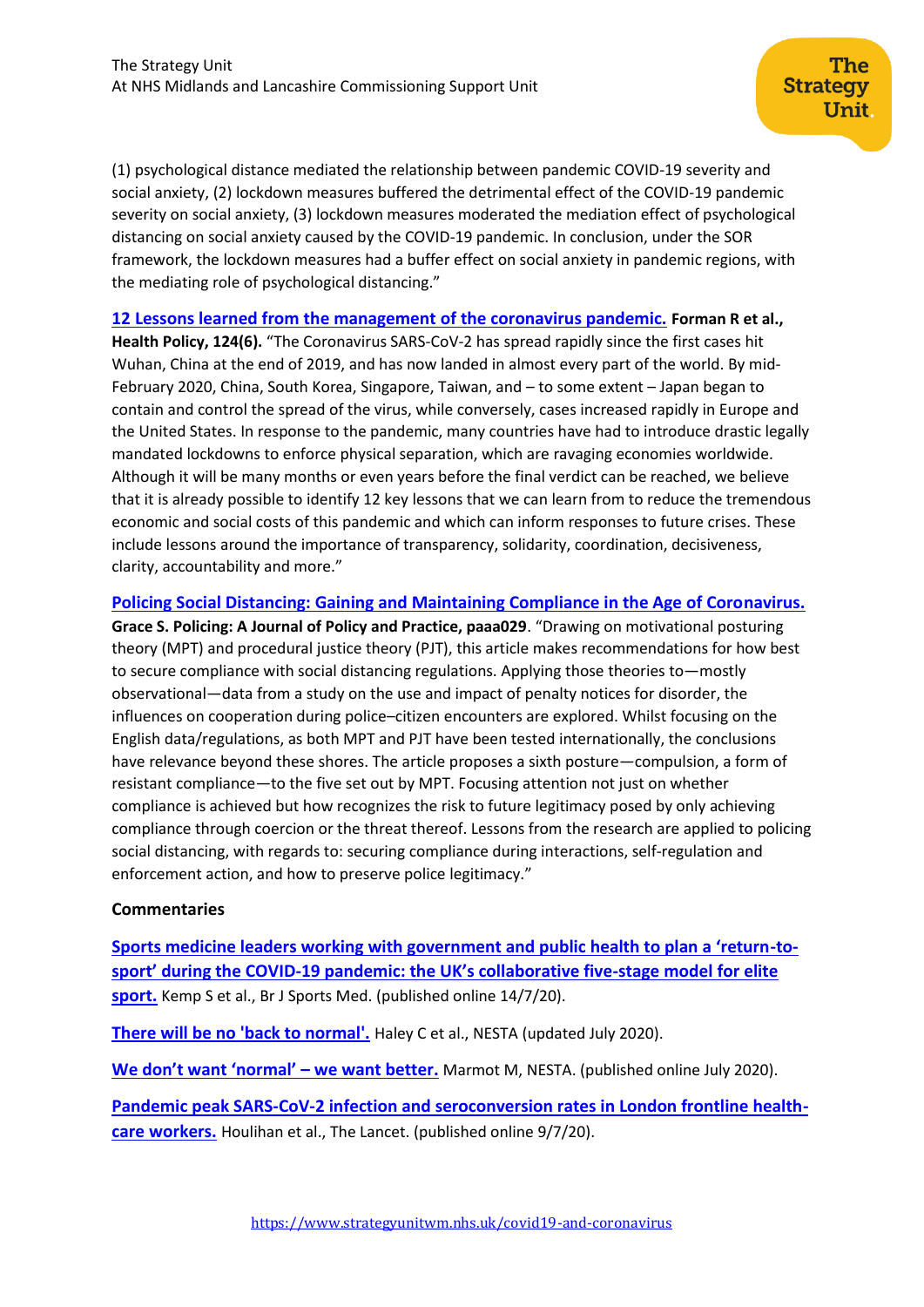**[Harnessing behavioural science in public health campaigns to maintain 'social distancing'](https://jech.bmj.com/content/74/8/617.long)  [in response to the COVID-19 pandemic: key principles.](https://jech.bmj.com/content/74/8/617.long)** Bonnell C et al., Epidemiology & Community Health, 74(8). (published online 8/5/20).

**[Why Scotland's slow and steady approach to covid](https://www.bmj.com/content/370/bmj.m2669)-19 is working.** Sridhar A & Chen A. BMJ, 370:m266. (published online 6/7/20).

**[We must rapidly learn lessons from Leicester's local lockdown to prevent further](https://blogs.bmj.com/bmj/2020/07/10/we-must-rapidly-learn-lessons-from-leicesters-local-lockdown-to-prevent-further-outbreaks/)  [outbreaks.](https://blogs.bmj.com/bmj/2020/07/10/we-must-rapidly-learn-lessons-from-leicesters-local-lockdown-to-prevent-further-outbreaks/)** Nazareth J et al., BMJ Opinion. (published online 10/7/20).

**[Covid-19: How does local lockdown work, and is it effective?](https://www.bmj.com/content/370/bmj.m2679)** Mahase E. BMJ, 370:m2679. (published online 3/7/30).

#### **Long term rehabilitation needs**

#### **Guidance**

**[Expert consensus on protocol of rehabilitation for COVID-19 patients using framework and](https://onlinelibrary.wiley.com/doi/pdf/10.1002/agm2.12120)  [approaches of WHO International Family Classifications.](https://onlinelibrary.wiley.com/doi/pdf/10.1002/agm2.12120)** Zeng B et al., Aging Medicine. Doi: 10.1002/agm2.12120. (published online 6/7/30).

### **Emerging evidence**

**[Follow-up study of the pulmonary function and related physiological characteristics of](https://www.thelancet.com/journals/eclinm/article/PIIS2589-5370(20)30207-8/fulltext#%20)  [COVID-19 survivors three months after recovery.](https://www.thelancet.com/journals/eclinm/article/PIIS2589-5370(20)30207-8/fulltext#%20) Zhao YM et al., The Lancet. Doi: 10.1016/j.eclinm.2020.100463.** "Background: The long-term pulmonary function and related physiological characteristics of COVID-19 survivors have not been studied in depth, thus many aspects are not understood Methods: COVID-19 survivors were recruited for high resolution computed tomography (HRCT) of the thorax, lung function and serum levels of SARS-CoV-2 IgG antibody tests 3 months after discharge. The relationship between the clinical characteristics and the pulmonary function or CT scores were investigated. Findings: Fifty-five recovered patients participated in this study. SARS-CoV-2 infection related symptoms were detected in 35 of them and different degrees of radiological abnormalities were detected in 39 patients. Urea nitrogen concentration at admission was associated with the presence of CT abnormalities (P = 0.046, OR 7.149, 95% CI 1.038 to 49.216). Lung function abnormalities were detected in 14 patients and the measurement of D-dimer levels at admission may be useful for prediction of impaired diffusion defect (P = 0.031, OR 1.066, 95% CI 1.006 to 1.129). Of all the subjects, 47 of 55 patients tested positive for SARS-CoV-2 IgG in serum, among which the generation of Immunoglobulin G (IgG) antibody in female patients was stronger than male patients in infection rehabilitation phase. Interpretation: Radiological and physiological abnormalities were still found in a considerable proportion of COVID-19 survivors without critical cases 3 months after discharge. Higher level of Ddimer on admission could effectively predict impaired DLCO after 3 months discharge. It is necessary to follow up the COVID-19 patients to appropriately manage any persistent or emerging long-term sequelae."

**[Intensive care admissions of children with paediatric inflammatory multisystem syndrome](https://www.thelancet.com/pdfs/journals/lanchi/PIIS2352-4642(20)30215-7.pdf)  [temporally associated with SARS-CoV-2 \(PIMS-TS\) in the UK: a multicentre observational](https://www.thelancet.com/pdfs/journals/lanchi/PIIS2352-4642(20)30215-7.pdf)  [study.](https://www.thelancet.com/pdfs/journals/lanchi/PIIS2352-4642(20)30215-7.pdf) Davies P et al., Lancet Child Adolesc Health.** Background: In April, 2020, clinicians in the UK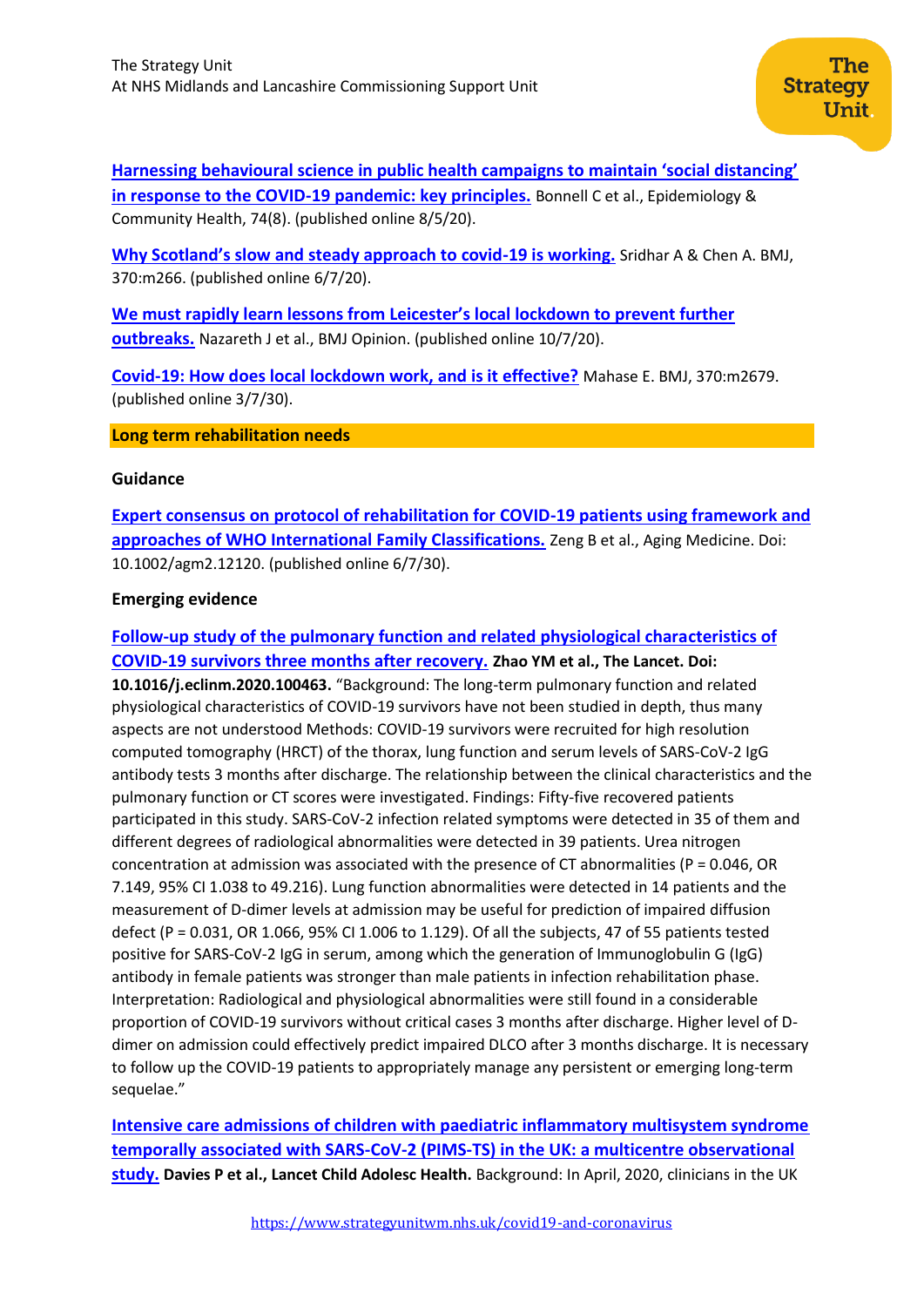observed a cluster of children with unexplained inflammation requiring admission to paediatric intensive care units (PICUs). We aimed to describe the clinical characteristics, course, management, and outcomes of patients admitted to PICUs with this condition, which is now known as paediatric inflammatory multisystem syndrome temporally associated with SARS-CoV-2 (PIMS-TS). Methods: We did a multicentre observational study of children (aged <18 years), admitted to PICUs in the UK between April 1 and May 10, 2020, fulfilling the case definition of PIMS-TS published by the Royal College of Paediatrics and Child Health. We analysed routinely collected, de-identified data, including demographic details, presenting clinical features, underlying comorbidities, laboratory markers, echocardiographic findings, interventions, treatments, and outcomes; serology information was collected if available. PICU admission rates of PIMS-TS were compared with historical trends of PICU admissions for four similar inflammatory conditions (Kawasaki disease, toxic shock syndrome, haemophagocytic lymphohistiocytosis, and macrophage activation syndrome). Findings: 78 cases of PIMS-TS were reported by 21 of 23 PICUs in the UK. Historical data for similar inflammatory conditions showed a mean of one (95% CI 0·85–1·22) admission per week, compared to an average of 14 admissions per week for PIMS-TS and a peak of 32 admissions per week during the study period. The median age of patients was 11 years (IQR 8–14). Male patients (52 [67%] of 78) and those from ethnic minority backgrounds (61 [78%] of 78) were over-represented. Fever (78 [100%] patients), shock (68 [87%]), abdominal pain (48 [62%]), vomiting (49 [63%]), and diarrhoea (50 [64%]) were common presenting features. Longitudinal data over the first 4 days of admission showed a serial reduction in C-reactive protein (from a median of 264 mg/L on day 1 to 96 mg/L on day 4), D-dimer (4030  $\mu$ g/L to 1659  $\mu$ g/L), and ferritin (1042  $\mu$ g/L to 757  $\mu$ g/L), whereas the lymphocyte count increased to more than  $1.0 \times 10^9$  cells per L by day 3 and troponin increased over the 4 days (from a median of 157 ng/mL to 358 ng/mL). 36 (46%) of 78 patients were invasively ventilated and 65 (83%) needed vasoactive infusions; 57 (73%) received steroids, 59 (76%) received intravenous immunoglobulin, and 17 (22%) received biologic therapies. 28 (36%) had evidence of coronary artery abnormalities (18 aneurysms and ten echogenicity). Three children needed extracorporeal membrane oxygenation, and two children died. Interpretation: During the study period, the rate of PICU admissions for PIMS-TS was at least 11-fold higher than historical trends for similar inflammatory conditions. Clinical presentations and treatments varied. Coronary artery aneurysms appear to be an important complication. Although immediate survival is high, the longterm outcomes of children with PIMS-TS are unknown."

## **[Guillain-Barré syndrome associated with COVID-19 infection: a case from the UK.](https://casereports.bmj.com/content/13/7/e236536) Tiet MY**

**& AlShaikh, BMJ Case Reports, 13(7).** "Originating from Wuhan, China, COVID-19 has rapidly spread worldwide. Neurological manifestations are more commonly associated with severe COVID-19 infection. Guillain-Barré syndrome (GBS) is a rare immune-mediated postinfectious neuropathy. It has been reported as a possible rare complication of COVID-19. We report a case of GBS associated with COVID-19 in the UK."

## **[Meeting the Transitional Care Needs of Older Adults with COVID-19.](https://www.tandfonline.com/doi/full/10.1080/08959420.2020.1773189) Naylor MD et al., Journal of Aging & Social Policy, 32(4).** "Older adults with COVID-19 who survive hospitalizations and return to their homes confront substantial health challenges and an unpredictable future. While understanding of the unique needs of COVID-19 survivors is developing, components of the evidence-based Transitional Care Model provide a framework for taking a more immediate, holistic response to caring for these individuals as they moved back into the community. These components include: increasing screening, building trusting relationships, improving patient engagement,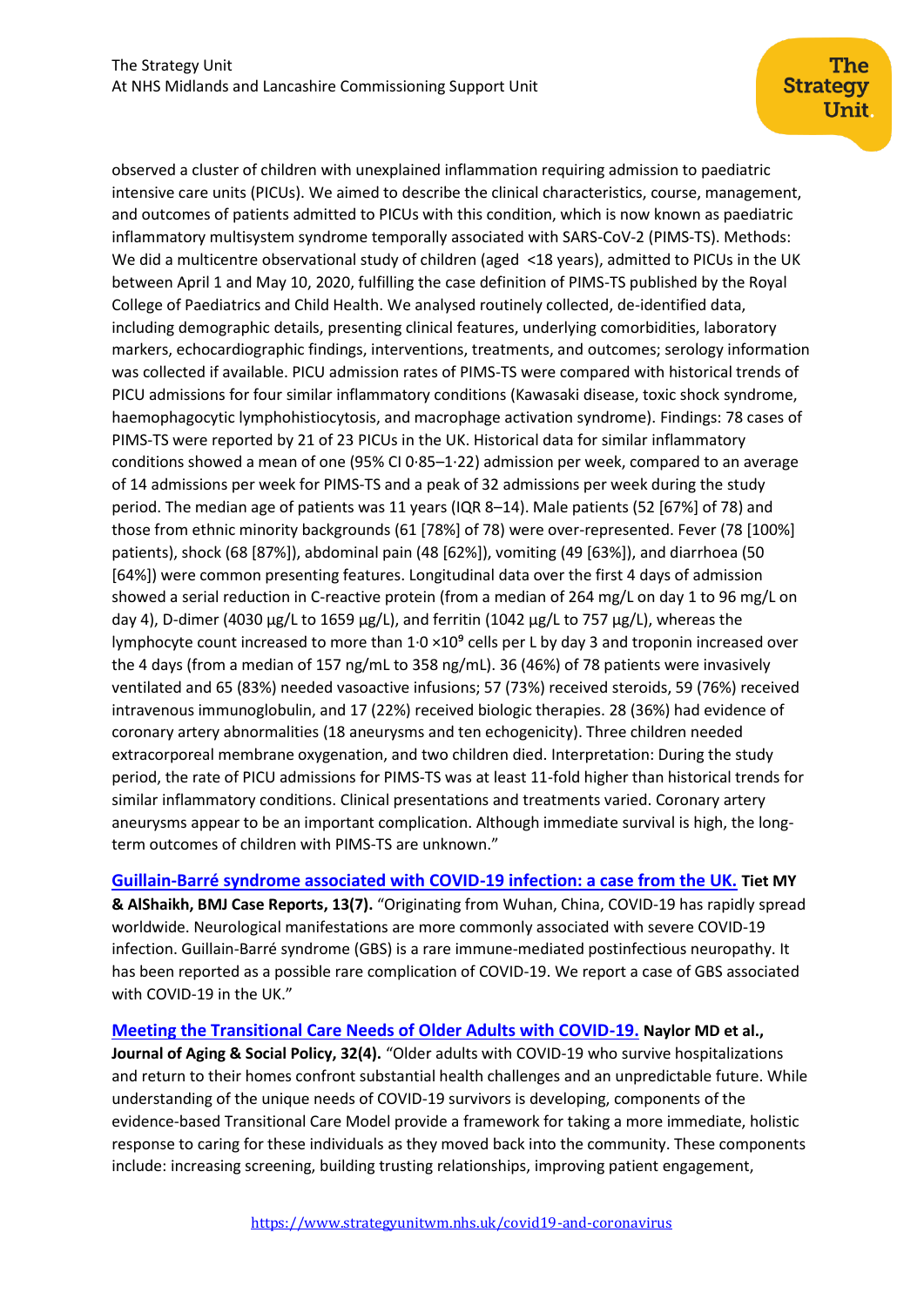promoting collaboration across care teams, undertaking symptom management, increasing family caregiver care/education, coordinating health and social services, and improving care continuity. Evidence generated from rigorous testing of these components reveal the need for federal and state policy solutions to support the following: employment/redeployment of nurses, social workers, and community health workers; training and reimbursement of family caregivers; widespread access to research-based transitional care tools; and coordinated local efforts to address structural barriers to effective transitions. Immediate action on these policy options is necessary to more effectively address the complex issues facing these older adults and their family caregivers who are counting on our care system for essential support."

**[A Proposal for Multidisciplinary Tele-rehabilitation in the Assessment and Rehabilitation](http://eprints.whiterose.ac.uk/162905/)** 

**[of COVID-19 survivors.](http://eprints.whiterose.ac.uk/162905/) Green SA et al., Environmental Research and Public Health, 17(13).** "A global pandemic of a new highly contagious disease called COVID-19 resulting from coronavirus (severe acute respiratory syndrome (SARS)-Cov-2) infection was declared in February 2020. Though primarily transmitted through the respiratory system, other organ systems in the body can be affected. Twenty percent of those affected require hospitalization with mechanical ventilation in severe cases. About half of the disease survivors have residual functional deficits that require multidisciplinary specialist rehabilitation. The workforce to deliver the required rehabilitation input is beyond the capacity of existing community services. Strict medical follow-up guidelines to monitor these patients mandate scheduled reviews within 12 weeks post discharge. Due to the restricted timeframe for these events to occur, existing care pathway are unlikely to be able to meet the demand. An innovative integrated post-discharge care pathway to facilitate follow up by acute medical teams (respiratory and intensive care) and a specialist multidisciplinary rehabilitation team is hereby proposed. Such a pathway will enable the monitoring and provision of comprehensive medical assessments and multidisciplinary rehabilitation. This paper proposes that a model of telerehabilitation is integrated within the pathway by using digital communication technology to offer quick remote assessment and efficient therapy delivery to these patients. Tele-rehabilitation offers a quick and effective option to respond to the specialist rehabilitation needs of COVID-19 survivors following hospital discharge."

### **[Persistent Symptoms in Patients After Acute COVID-19.](https://jamanetwork.com/journals/jama/fullarticle/2768351) Carfi A et al., JAMA, doi:**

**10.1001/jama.2020.12603.** "In Italy, a large proportion of patients with coronavirus disease 2019 (COVID-19) presented with symptoms (71.4% of 31 845 confirmed cases as of June 3, 2020).1 Common symptoms include cough, fever, dyspnoea, musculoskeletal symptoms (myalgia, joint pain, fatigue), gastrointestinal symptoms, and anosmia/dysgeusia.2-4 However, information is lacking on symptoms that persist after recovery. We assessed persistent symptoms in patients who were discharged from the hospital after recovery from COVID-19. From April 21 to May 29, 2020, 179 patients were potentially eligible for the follow-up post–acute care assessment; 14 individuals (8%) refused to participate and 22 had a positive test result. Thus, 143 patients were included. The mean age was 56.5 (SD, 14.6) years (range, 19-84 years), and 53 (37%) were women. During hospitalization, 72.7% of participants had evidence of interstitial pneumonia. The mean length of hospital stay was 13.5 (SD, 9.7) days; 21 patients (15%) received noninvasive ventilation and 7 patients (5%) received invasive ventilation. Patients were assessed a mean of 60.3 (SD, 13.6) days after onset of the first COVID-19 symptom; at the time of the evaluation, only 18 (12.6%) were completely free of any COVID-19–related symptom, while 32% had 1 or 2 symptoms and 55% had 3 or more. None of the patients had fever or any signs or symptoms of acute illness. Worsened quality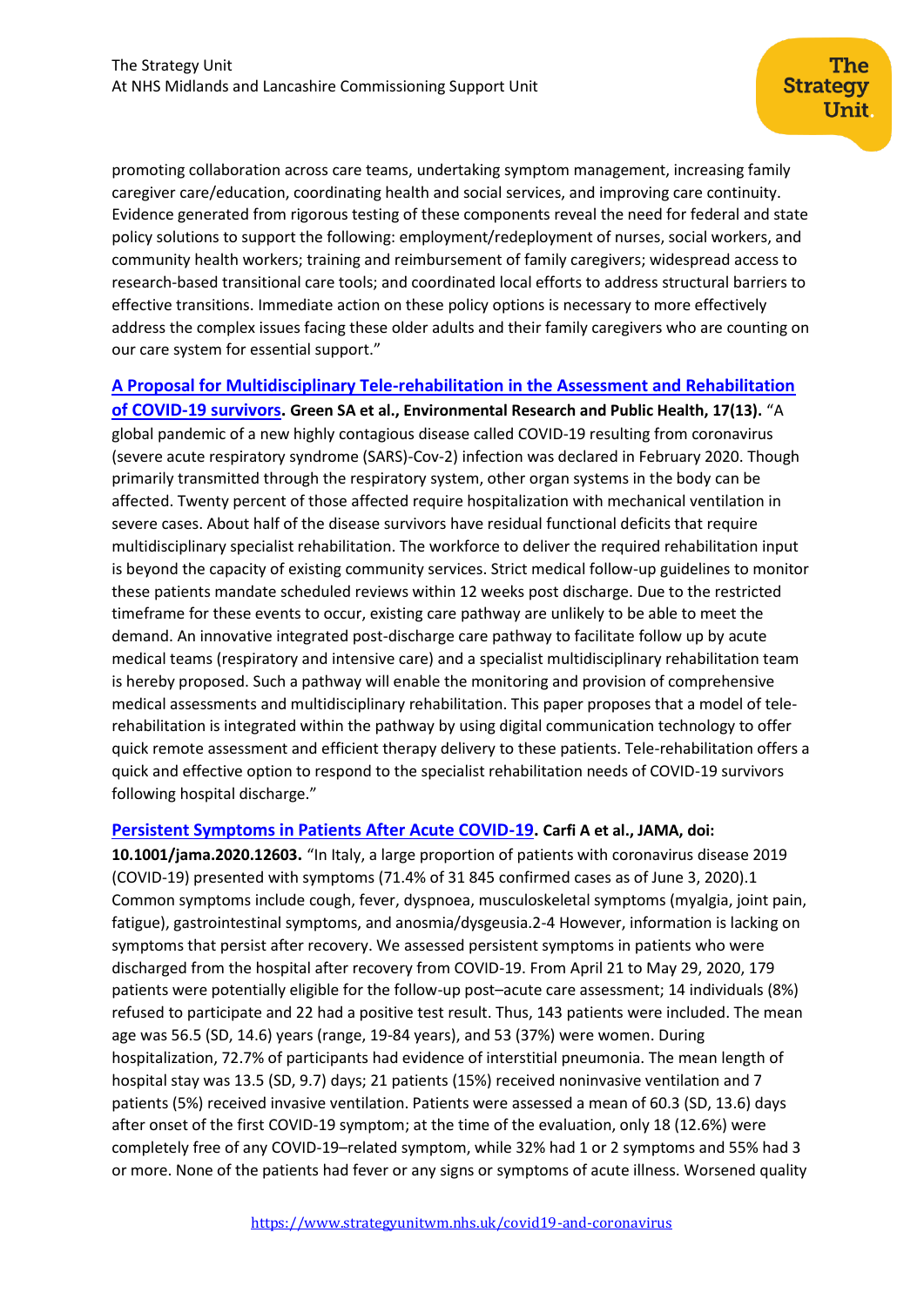of life was observed among 44.1% of patients. The Figure shows that a high proportion of individuals still reported fatigue (53.1%), dyspnea (43.4%), joint pain, (27.3%) and chest pain (21.7%)."

**[Frailty and COVID-19: A Systematic Scoping Review.](https://clinowl.com/frailty-and-covid-19-a-systematic-scoping-review/) Maltese G et al., J Clin Med.** "Older people have paid a huge toll in terms of mortality during the coronavirus disease-19 (COVID-19) pandemic. Frailty may have contributed to the vulnerability of older people to more severe clinical presentation. We aimed at reviewing available evidence about frailty and COVID-19. We searched PUBMED, Web of Science, and EMBASE from 1 December 2019 to 29 May 2020. Study selection and data extraction were performed by three independent reviewers. Qualitative synthesis was conducted and quantitative data extracted when available. Forty papers were included: 13 editorials, 15 recommendations/guidelines, 3 reviews, 1 clinical trial, 6 observational studies, 2 case reports. Editorials and reviews underlined the potential clinical relevance of assessing frailty among older patients with COVID-19. However, frailty was only investigated in regards to its association with overall mortality, hospital contagion, intensive care unit admission rates, and disease phenotypes in the few observational studies retrieved. Specific interventions in relation to frailty or its impact on COVID-19 treatments have not been evaluated yet. Even with such limited evidence, clinical recommendations on the use of frailty tools have been proposed to support decision making about escalation plan. Ongoing initiatives are expected to improve knowledge of COVID-19 interaction with frailty and to promote patient-centered approaches."

## **[Global evaluation of echocardiography in patients with COVID-19.](https://academic.oup.com/ehjcimaging/article/doi/10.1093/ehjci/jeaa178/5859292) Dweck MR et al.,**

**European Heart Journal- Cardiovascular imaging,jeaa178.** "Aim: To describe the cardiac abnormalities in patients with COVID-19 and identify the characteristics of patients who would benefit most from echocardiography. Methods: In a prospective international survey, we captured echocardiography findings in patients with presumed or confirmed COVID-19 between 3 and 20 April 2020. Patient characteristics, indications, findings, and impact of echocardiography on management were recorded. Multivariable logistic regression identified predictors of echocardiographic abnormalities. Results: A total of 1216 patients [62 (52–71) years, 70% male] from 69 countries across six continents were included. Overall, 667 (55%) patients had an abnormal echocardiogram. Left and right ventricular abnormalities were reported in 479 (39%) and 397 (33%) patients, respectively, with evidence of new myocardial infarction in 36 (3%), myocarditis in 35 (3%), and takotsubo cardiomyopathy in 19 (2%). Severe cardiac disease (severe ventricular dysfunction or tamponade) was observed in 182 (15%) patients. In those without pre-existing cardiac disease (n = 901), the echocardiogram was abnormal in 46%, and 13% had severe disease. Independent predictors of left and right ventricular abnormalities were distinct, including elevated natriuretic peptides [adjusted odds ratio (OR) 2.96, 95% confidence interval (CI) 1.75–5.05) and cardiac troponin (OR 1.69, 95% CI 1.13–2.53) for the former, and severity of COVID-19 symptoms (OR 3.19, 95% CI 1.73–6.10) for the latter. Echocardiography changed management in 33% of patients. Conclusion: In this global survey, cardiac abnormalities were observed in half of all COVID-19 patients undergoing echocardiography. Abnormalities were often unheralded or severe, and imaging changed management in one-third of patients."

### **Commentaries**

**[Severe refractory Kawasaki disease in seven infants in the COVID-19 era.](https://www.thelancet.com/pdfs/journals/lanrhe/PIIS2665-9913(20)30231-9.pdf)** Vergnano S et al., Lancet Rheumatol. Doi: 10.1016/S2665-9913(20)30231-9. (published online 10/7/20).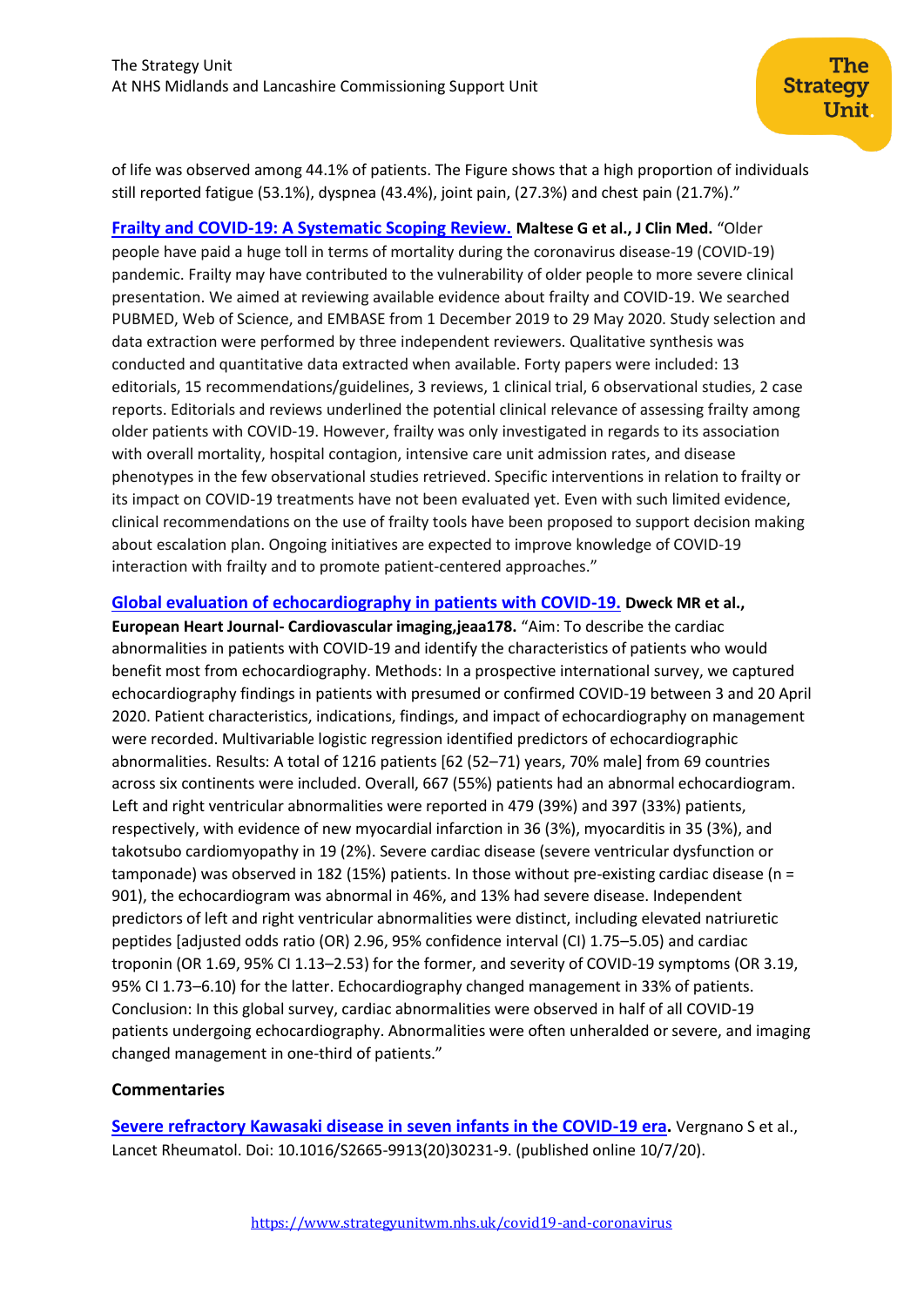## **[Behavioral interventions in acute COVID-19 recovery: A new opportunity for integrated](https://www.ncbi.nlm.nih.gov/pmc/articles/PMC7340026/)  [care.](https://www.ncbi.nlm.nih.gov/pmc/articles/PMC7340026/)** Jaywant A et al., Gen Hosp Psychiatry.

**[Patients' experiences of "longcovid" are missing from the NHS narrative](https://csucloudservices.sharepohttps/blogs.bmj.com/bmj/2020/06/23/covid-19-prolonged-and-relapsing-course-of-illness-has-implications-for-returning-workers/int.com/sites/StrategyUnit384-Covid19evidence/Shared%20Documents/Covid19%20evidence/Weekly%20alert/SU_CovidEvidence_WeeklyAlert_09072020.pdf).** Rayner C et al., BMJ Opinion. (published online 23/6/20).

**Covid-[10:What do we know about "long](https://www.bmj.com/content/370/bmj.m2815) covid"?** Mahase E. BMJ. (published online 14/7/20)

**[An adult with Kawasaki-like multisystem inflammatory syndrome associated with COVID-](https://www.thelancet.com/action/showPdf?pii=S0140-6736%2820%2931526-9)[19.](https://www.thelancet.com/action/showPdf?pii=S0140-6736%2820%2931526-9)** Shaigany S et al., The Lancet. (published online 10/7/20).

<span id="page-11-0"></span>**Screening and testing**

## **Commentary from the collaboration**

**['Leaky' test and trace system has long way to go to reach 'world](https://www.nuffieldtrust.org.uk/news-item/leaky-test-and-trace-system-has-long-way-to-go-to-reach-world-beating)-beating'.** Palmer B. Nuffield Trust. (published online 9/7/20).

## **Guidance**

**[Transmission of SARS-CoV-2: implications for infection prevention precautions.](https://www.who.int/news-room/commentaries/detail/transmission-of-sars-cov-2-implications-for-infection-prevention-precautions)** WHO Scientific Brief. (published online 9/7/20).

## **Emerging evidence**

## **[Clinical utility of targeted SARS-CoV-2 serology testing to aid the diagnosis and](https://www.medrxiv.org/content/10.1101/2020.07.10.20150540v1)  [management of suspected missed, late or post-COVID-19 infection syndromes: results](https://www.medrxiv.org/content/10.1101/2020.07.10.20150540v1)  [from a pilot service.](https://www.medrxiv.org/content/10.1101/2020.07.10.20150540v1) Sweeny N et al., MedRXiv (pre-print).** "Objectives: Determine indications and clinical utility of SARS-CoV-2 serology testing in adults and children. Design: Prospective evaluation of initial three weeks of a daily Monday to Friday pilot SARS-CoV-2 serology service for patients. Setting: Early post 'first-wave' SARS-CoV-2 transmission period at single centre London teaching hospital that provides care to the local community, as well as regional and national referral pathways for specialist services. Participants: 110 (72 adults, 38 children, age range 0-83 years, 52.7% female (n=58)). Interventions: Patient serum from vetted referrals tested on CE marked and internally validated lateral flow immunoassay (LFIA) (SureScreen Diagnostics) detecting antibodies to SARS-CoV-2 spike proteins, with result and clinical interpretation provided to the direct care team. Main outcome measures: Performance characteristics, source and nature of referrals, feasibility and clinical utility of the service, particularly the benefit for clinical decision-making. Results: The LFIA was deemed suitable for clinical advice and decision making following evaluation with 310 serum samples from SARS-CoV-2 PCR positive patients and 300 pre-pandemic samples, giving a sensitivity and specificity of 96.1% and 99.3% respectively. For the pilot, 115 referrals were received leading to 113 tests performed on 108 participants (sample not available for two participants); paediatrics (n=35), medicine (n=69), surgery (n=2) and general practice (n=2). 43.4% participants (n=49) had detectable antibodies to SARS-CoV-2. There were three main indications for serology; new acute presentations potentially triggered by recent COVID-19 infection e.g. PIMS-TS (n=26) and pulmonary embolism (n=5), potential missed diagnoses in context of a recent compatible illness (n=40), and making infection control and immunosuppression treatment decisions in persistently SARS-CoV-2 RNA PCR positive individuals (n=6). Conclusions: This study shows acceptable performance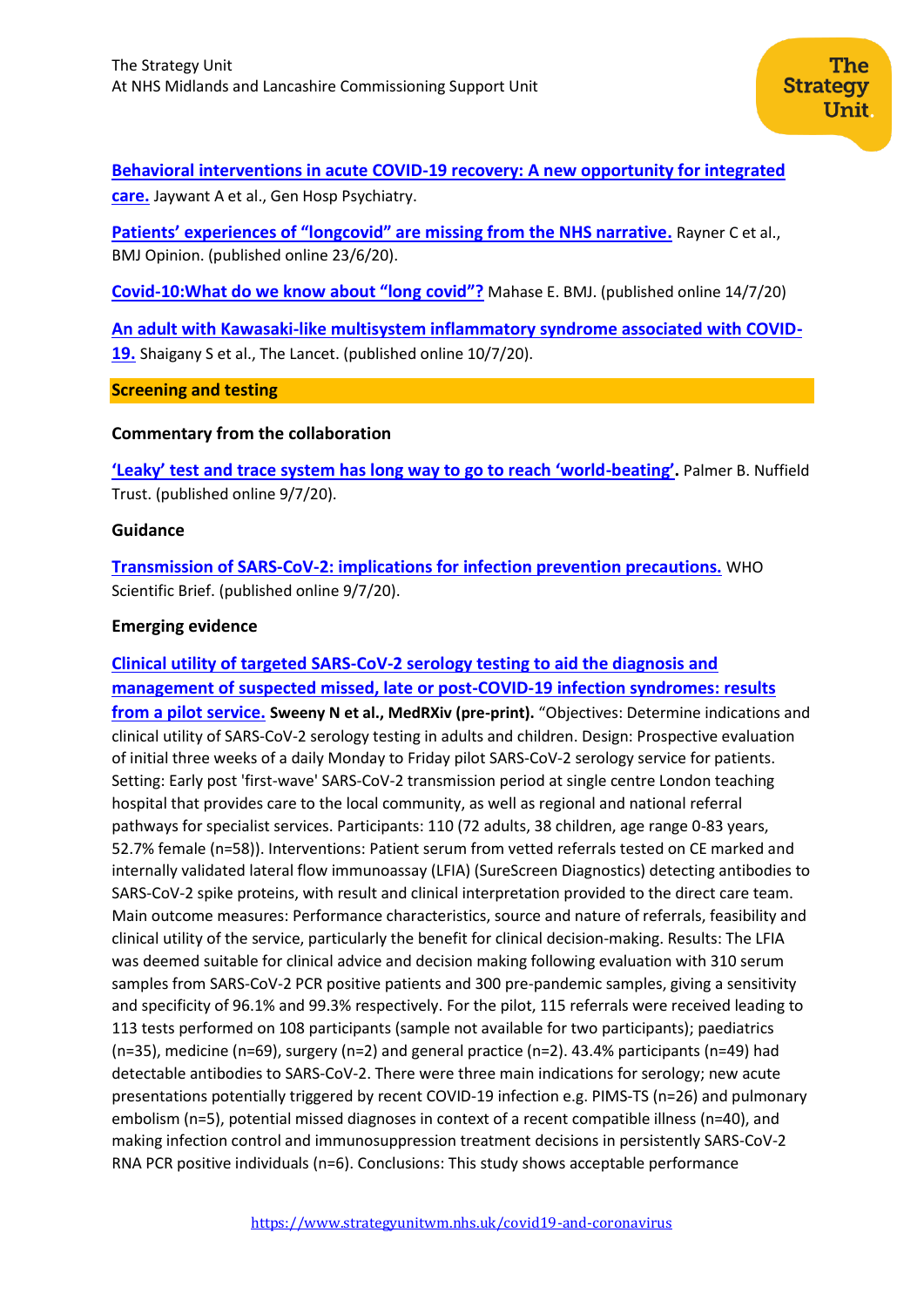characteristics, feasibility and clinical utility of a SARS-CoV-2 serology service using a rapid, inexpensive and portable assay for adults and children presenting with a range of clinical indications. Results correlated closely with a confirmatory in-house ELISA. The study showed the benefit of introducing a serology service where there is a reasonable pre-test probability, and the result can be linked with clinical advice or intervention. Experience thus far is that the volume of requests from hospital referral routes are manageable within existing clinical and laboratory services; however, the demand from community referrals has not yet been assessed. Given recent evidence for a rapid decline in antibodies, particularly following mild infection, there is likely a limited window of opportunity to realise the benefit of serology testing for individuals infected during the 'first-wave' before they potentially fall below a measurable threshold. Rapidly expanding availability of serology services for NHS patients will also help understand the long-term implications of serostatus and prior infection in different patient groups, particularly before emergence of any 'second-wave' outbreak or introduction of a vaccination programme."

**[Rapid Large-Scale COVID-19 Testing during Shortages.](https://www.mdpi.com/2075-4418/10/7/464) Beetz C et al., Diagnostics, MDPI.** "The Coronavirus disease 2019 (COVID-19) pandemic caused by the Severe Acute Respiratory Syndrome Coronavirus-2 (SARS-CoV-2) has resulted in economic and social lockdowns in most countries all over the globe. Early identification of infected individuals is regarded as one of the most important prerequisites for fighting the pandemic and for returning to a 'New Normal'. Large-scale testing is therefore crucial, but is facing several challenges including shortage of sample collection tools and of molecular biological reagents, and the need for safe electronic communication of medical reports. We present the successful establishment of a holistic SARS-CoV-2 testing platform that covers proband registration, sample collection and shipment, sample testing, and report issuing. The RT-PCR-based virus detection, being central to the platform, was extensively validated: sensitivity and specificity were defined as 96.8% and 100%, respectively; intra-run and inter-run precision were <3%. A novel type of sample swab and an in-house-developed RNA extraction system were shown to perform as good as commercially available products. The resulting flexibility guarantees independence from the current bottlenecks in SARS-CoV-2 testing. Based on our technology, we offered testing at local, national, and global levels. In the present study, we report the results from approx. 18,000 SARS-CoV-2 tests in almost 10,000 individuals from a low-frequency SARS-CoV-2 pandemic area in a homogenous geographical region in north-eastern Germany for a period of 10 weeks (21 March to 31 May 2020). Among the probands, five SARS-CoV-2 positive cases were identified. Comparative analysis of corresponding virus genomes revealed a diverse origin from three of the five currently recognized SARS-CoV-2 phylogenetic clades. Our study exemplifies how preventive SARS-CoV-2 testing can be set up in a rapid and flexible manner. The application of our test has enabled a safe maintenance/resume of critical local infrastructure, e.g., nursing homes where more than 5000 elderlies and caretakers got tested. The strategy outlined by the present study may serve as a blueprint for the implementation of large-scale preventive SARS-CoV-2 testing elsewhere."

## **[Fighting the COVID-19 pandemic: onsite mass workplace testing for COVID-19 in the](https://aoemj.org/DOIx.php?id=10.35371/aoem.2020.32.e22)**

**[Republic of Korea.](https://aoemj.org/DOIx.php?id=10.35371/aoem.2020.32.e22) Seo E et al., Ann Occup Environ Med, 32,e22.** "The ongoing coronavirus disease 2019 (COVID-19) pandemic is causing tremendous damage globally. The Republic of Korea (ROK), a highly export-dependent nation, is a leader in the fight against the COVID-19 pandemic and coping well with the disaster. Like the drive-through COVID-19 testing, which reflects the brilliant flexibility of the Korean medical system, onsite mass workplace testing for COVID-19, which our hospital has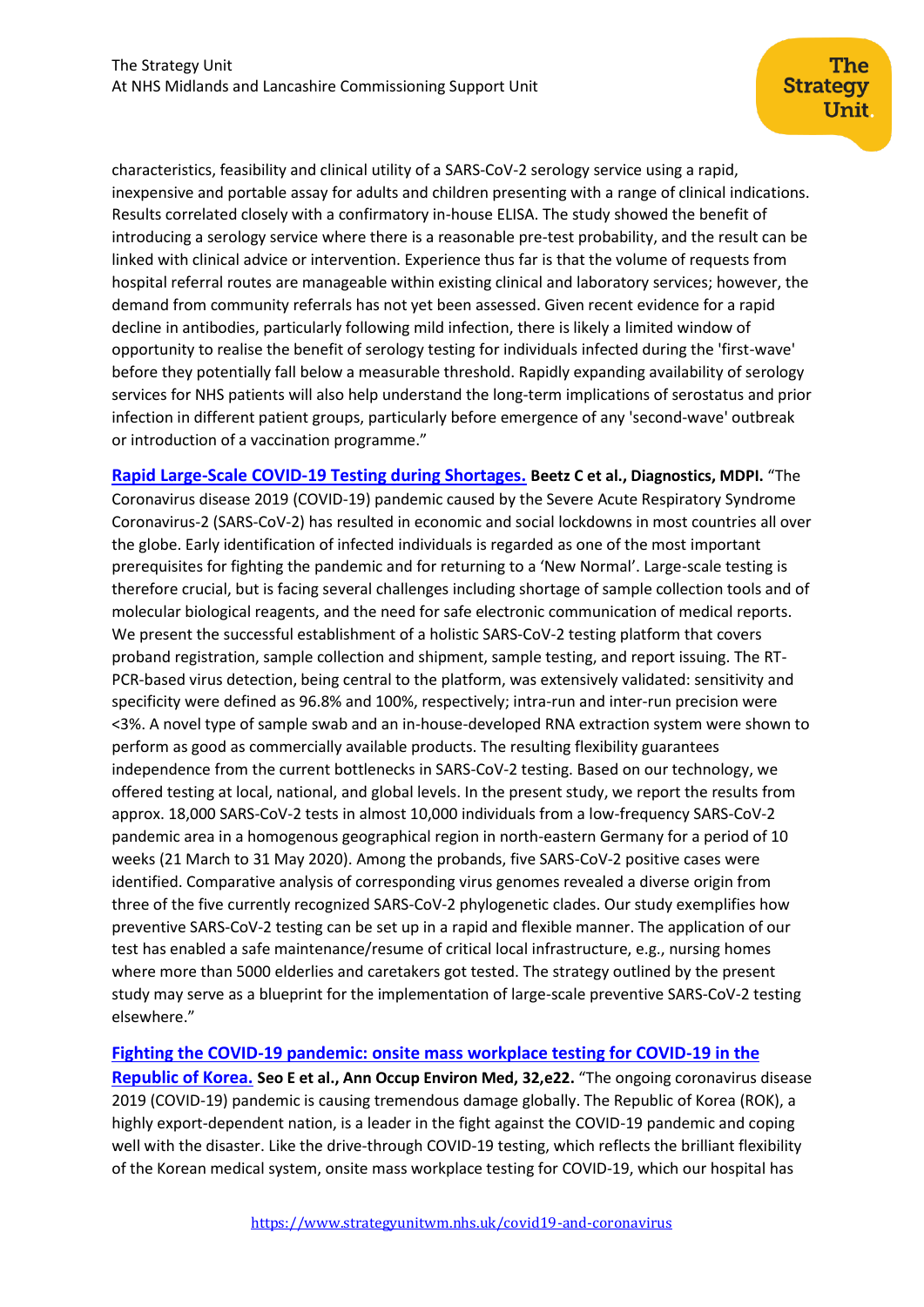been performing over the past few months, is a unique and valuable countermeasure. We believe it is time that the current health examination system for workers in the ROK considered the risk of transmissible diseases."

**[Suitability and Sufficiency of Telehealth Clinician-Observed, Participant-Collected Samples](https://www.ncbi.nlm.nih.gov/pmc/articles/PMC7318863/)  [for SARS-CoV-2 Testing: The iCollect Cohort Pilot Study.](https://www.ncbi.nlm.nih.gov/pmc/articles/PMC7318863/) Guest JL et al., JMIR Public Health Surveill, 6(2), e19731**. "The severe acute respiratory coronavirus 2 (SARS-CoV-2) pandemic calls for expanded opportunities for testing, including novel testing strategies such as home-collected specimens. We aimed to understand whether oropharyngeal swab (OPS), saliva, and dried blood spot (DBS) specimens collected by participants at home and mailed to a laboratory were sufficient for use in diagnostic and serology tests of SARS-CoV-2. Eligible participants consented online and were mailed a participant-collection kit to support collection of three specimens for SARS-CoV-2 testing: saliva, OPS, and DBS. Participants performed the specimen collection procedures during a telehealth video appointment while clinical observers watched and documented the suitability of the collection. The biological sufficiency of the specimens for detection of SARS-CoV-2 by reverse transcriptase–polymerase chain reaction and serology testing was assessed by laboratorians using visual inspection and quantification of the nucleic acid contents of the samples by ribonuclease P (RNase P) measurements. Of the enrolled participants,153/159 (96.2%) returned their kits, which were included in this analysis. All these participants attended their video appointments. Clinical observers assessed that of the samples collected, 147/153 (96.1%) of the saliva samples, 146/151 (96.7%) of the oropharyngeal samples, and 135/145 (93.1%) of the DBS samples were of sufficient quality for submission for laboratory testing; 100% of the OPS samples and 98% of the saliva samples had cycle threshold values for RNase P <30, indicating that the samples contained sufficient nucleic acid for RNA-PCR testing for SARS-CoV-2. These pilot data indicate that most participant-collected OPS, saliva, and DBS specimens are suitable and sufficient for testing for SARS-CoV-2 RNA and serology. Clinical observers rated the collection of specimens as suitable for testing, and visual and quantitative laboratory assessment indicated that the specimens were biologically sufficient. These data support the utility of participant-collected and mailed-in specimens for SARS-CoV-2 testing."

## **Commentaries**

**[Taking a covid-19 test at home: the fragile base on which track-and-trace is built.](https://blogs.bmj.com/bmj/2020/07/03/taking-a-covid-19-test-at-home-the-fragile-base-on-which-track-and-trace-is-built/)** Smith R, BMJ Opinion. (published online 3/7/20).

### **Useful resources**

**[COVID-19 Second Wave Public Health Policy Recommendations](https://www.publichealth.columbia.edu/sites/default/files/covid-19_second_wave_public_health_policy_recommendations-6.30pf.pdf).** Chavkin W et al., Columbia Mailman School of Public Health. (published online June 2020).

**[What do countries need to do to implement effective 'find, test, trace, isolate and](https://journals.sagepub.com/doi/full/10.1177/0141076820939395)  [support' s](https://journals.sagepub.com/doi/full/10.1177/0141076820939395)ystems?** Rajan S et al., J Royal Soc Med. (published online 14/7/20).

**Broader impacts on health outcomes**

### **Commentary from the collaboration**

**[Obesity: time for action. Buck D.](https://www.kingsfund.org.uk/blog/2020/07/obesity-time-action)** The King's Fund. (published online 14/7/20).

## **Guidance**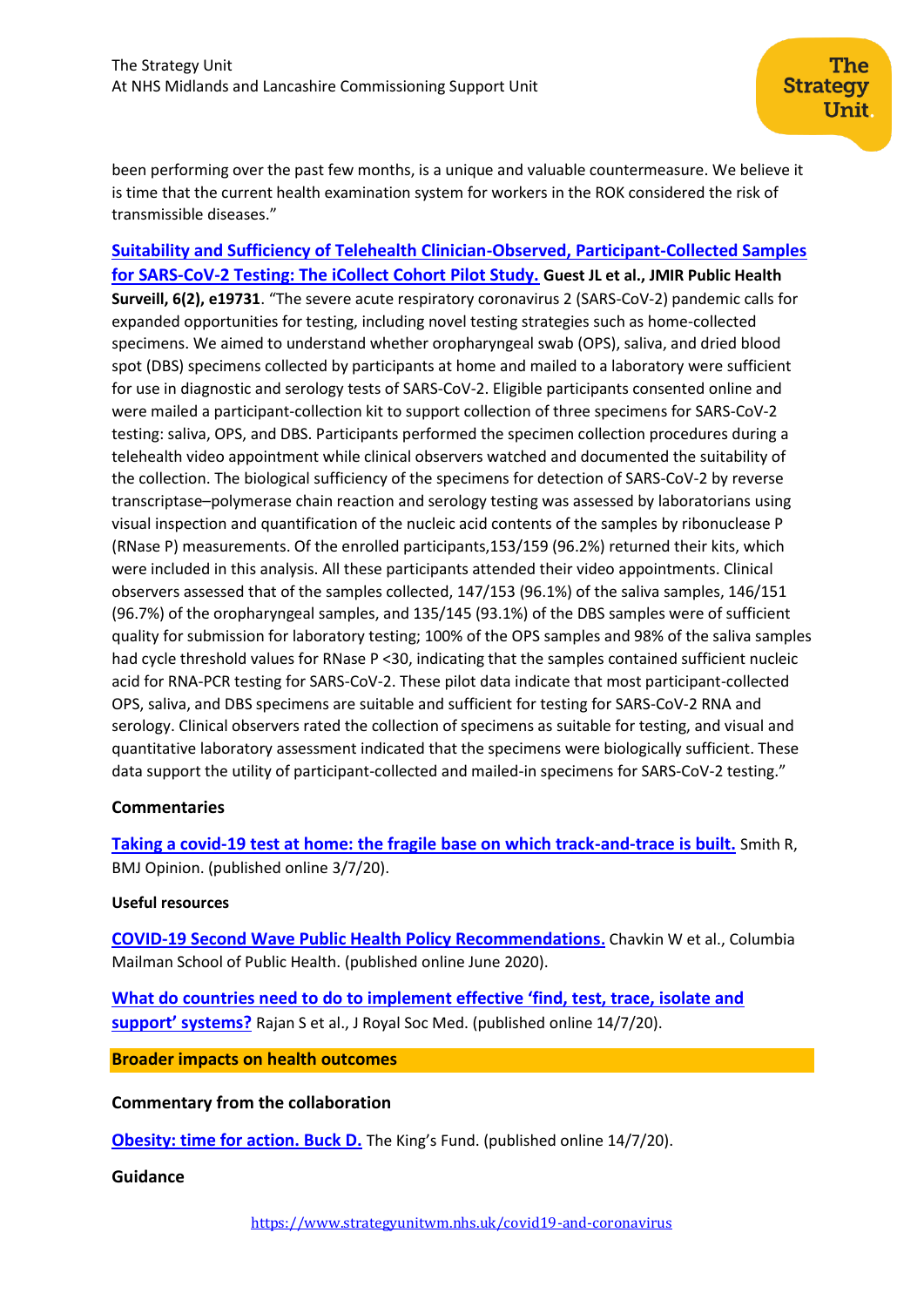**[Safeguarding children and families during the COVID-19 crisis.](https://www.scie.org.uk/care-providers/coronavirus-covid-19/safeguarding/children?utm_campaign=11670486_SCIELine%2013%20July&utm_medium=email&utm_source=SOCIAL%20CARE%20INSTITUTE%20FOR%20EXCELLENCE%20&utm_sfid=003G000001LrKpvIAF&utm_role=Information%20specialist%2F%20Librarian&dm_i=4O5,6Y506,C57OER,RYB5S,1)** Social Care Institute for Excellence. (published online July 2020)

### **Rapid reviews**

### *Pre-existing conditions*

**[Impacts of COVID-19 Mitigation on People with Pre-Existing Substance Use and Addictions](https://www.nccmt.ca/knowledge-repositories/covid-19-evidence-reviews/133) [Issues.](https://www.nccmt.ca/knowledge-repositories/covid-19-evidence-reviews/133) Bornstein S. Newfoundland and Labrador Centre for Applied Health Research.** "Please note that, for this report, we have mainly included resources that focus on the impact of mitigation on non-COVID-19 populations with pre-existing substance use and addiction problems. In the guidance section, we included subcategories to distinguish between guidance documents exclusively about substance use and addictions and guidance documents that also discuss mental health issues. For more specific information on mental health impacts, please see our related COVID-19 Quick Response Report on the impacts of COVID-19 mitigation on people with pre-existing mental health conditions (LINK). We found a number of guidance documents, many of which focused on the impact of COVID-19 mitigation on service provision, in terms of both healthcare service providers and service users. These documents often provided guidance or recommendations on how to adapt services to pandemic conditions. We also found a set of systematic reviews collected by the Cochrane Collaboration, a number of other reviews, primary studies, and a variety of expert opinion pieces. These resources tended to examine: 1) the impacts of the disruption and/or changes in service provision for those with substance use and addiction issues; and/or 2) the impacts of isolation for people with substance use and addiction issues. In the final section of the report, we have included some relevant news articles."

**[Impacts of COVID-19 Mitigation on People with Pre-existing Mental Health Conditions.](https://www.nlcahr.mun.ca/CHRSP/COVID19QRRMHealthJuly2020.pdf)**

**Bornstein S. Newfoundland and Labrador Centre for Applied Health Research.** "Please note that, for this report, we have included resources that focus on the impact of COVID-19 mitigation on non-COVID-19 populations with pre-existing mental health conditions. We have divided the section on guidance documents into two subsections— one that includes documents that provide guidance exclusively for people with mental health conditions and the other that provides a broader scope by offering guidance for people with both mental health and substance use/addictions issues. For information on the impact of COVID-19 mitigation specifically on people with addictions and substance use issues, please see our related COVID-19 Quick Response Report on the impacts of COVID-19 mitigation on people with pre-existing substance use and addictions issues. We found a number of guidance documents, many of which focused on the impact of COVID-19 mitigation on changes to service provision, in terms of both mental health professionals and service users. These documents often provided guidance or recommendations on how to adapt to pandemic conditions. We also found one systematic review, and a number of other reviews, primary studies, and expert opinions. These resources tended to either speculate or report on: 1) the psychological or psychosocial impacts of isolation for those with pre-existing mental health conditions and/or 2) the impacts of disruption or changes in service provision for those with preexisting mental health conditions and their providers. In the final section of the report, we have included some related news articles."

## **Emerging Evidence**

## *Public health*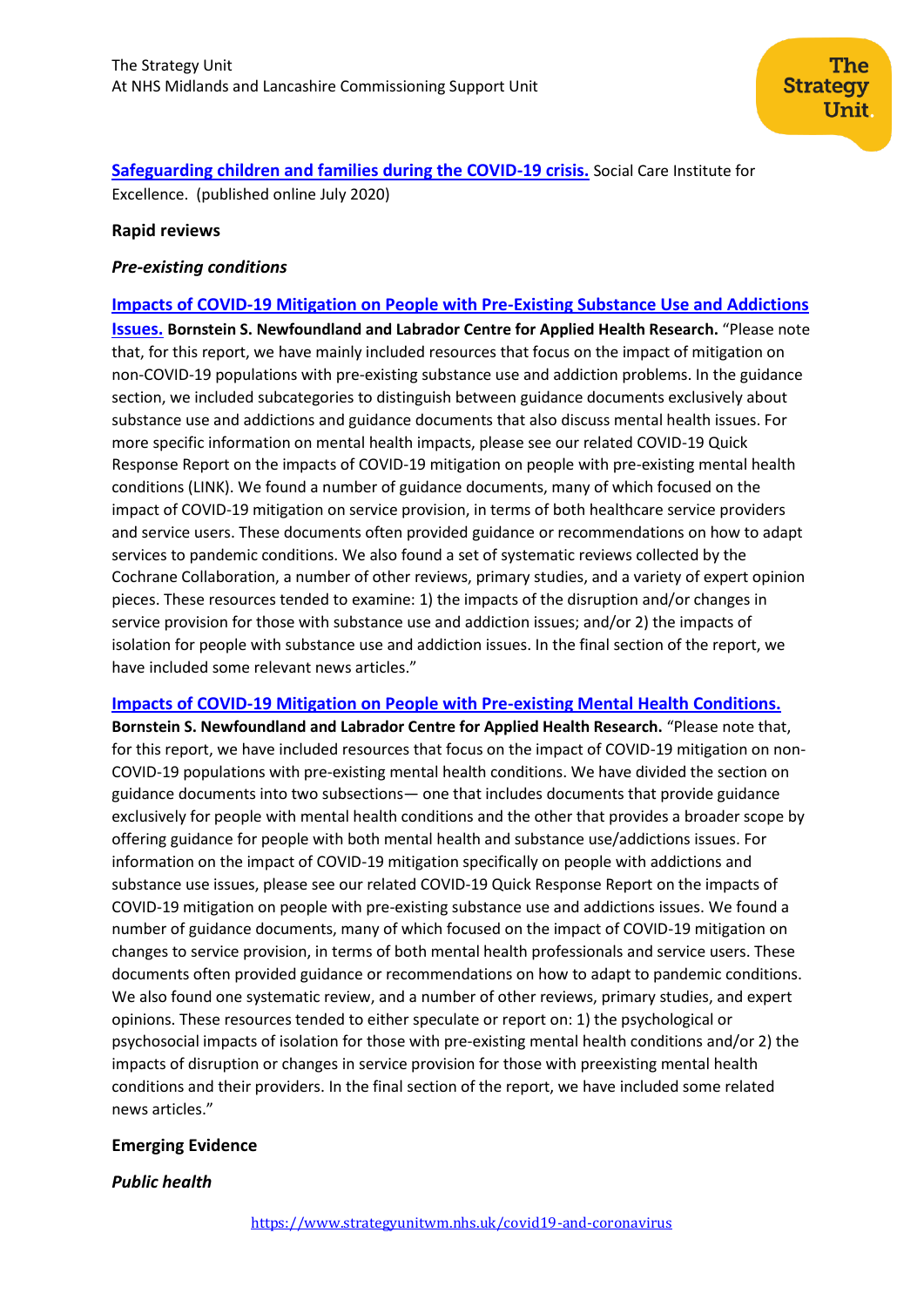## **[Change in the Incidence of Stillbirth and Preterm Delivery During the COVID-19 Pandemic.](https://jamanetwork.com/journals/jama/fullarticle/2768389)**

**Khalil A et al., JAMA, doi: 10.1001/jama.2020.12746.** "High rates of preterm birth and cesarean delivery have been reported in women with severe acute respiratory syndrome coronavirus 2 (SARS-CoV-2) infection.<sup>[1](https://jamanetwork.com/journals/jama/fullarticle/2768389#jld200076r1)</sup> However, studies have inadequate power to assess uncommon outcomes like stillbirth (fetal death ≥24 weeks' gestation). The UK Obstetric Surveillance System reported 3 stillbirths among 247 completed pregnancies in women with confirmed coronavirus disease 2019 (COVID-19) vs the national rate (1[2](https://jamanetwork.com/journals/jama/fullarticle/2768389#jld200076r2).1 per 1000 births vs 4-5 per 1000 births).<sup>2</sup> We assessed the change in stillbirth and preterm delivery rates during the pandemic.".

**[How the COVID-19 Pandemic Is Focusing Attention on Loneliness and Social Isolation.](https://pubmed.ncbi.nlm.nih.gov/32601651/)** 

**Smith BJ & Lim MH. Public Health Res Pract, 30(2).** "The effects of the coronavirus disease 2019 (COVID-19) pandemic upon human health, economic activity and social engagement have been swift and far reaching. Emerging evidence shows that the pandemic has had dramatic mental health impacts, bringing about increased anxiety and greater social isolation due to the physical distancing policies introduced to control the disease. In this context, it is possible to more deeply appreciate the health consequences of loneliness and social isolation, which researchers have argued are enduring experiences for many people and under-recognised contributors to public health. In this paper, we examine the social and psychological consequences of the COVID-19 pandemic, with a focus on what this has revealed about the need to better understand and respond to social isolation and loneliness as public health priorities. Social isolation and loneliness are understood to be distinct conditions, yet each has been found to predict premature mortality, depression, cardiovascular disease and cognitive decline. Estimates of the prevalence and distribution of social isolation and loneliness vary, possibly ranging from one-in-six to one-in-four people, and the lack of knowledge about the extent of these conditions indicates the need for population monitoring using standardised methods and validated measures. Reviews of the evidence relating to social isolation and loneliness interventions have found that befriending schemes, individual and group therapies, various shared activity programs, social prescription by healthcare providers, and diverse strategies using information and communication technologies have been tried. There remains uncertainty about what is effective for different population groups, particularly for prevention and for addressing the more complex condition of loneliness. In Australia, a national coalition - Ending Loneliness Together - has been established to bring together researchers and service providers to facilitate evidence gathering and the mobilisation of knowledge into practice. Research-practice partnerships and cross-disciplinary collaborations of this sort are essential for overcoming the public health problems of loneliness and social isolation that have pre-existed and will endure beyond the COVID-19 pandemic."

## **[Prevalence and correlates of physical activity in a sample of UK adults observing social](https://bmjopensem.bmj.com/content/bmjosem/6/1/e000850.full.pdf)  [distancing during the COVID-19 pandemic.](https://bmjopensem.bmj.com/content/bmjosem/6/1/e000850.full.pdf) Smith L et al., BMJ Open Sport & Exercise**

**Medicine, 6, e000850.** "Objective To investigate the levels and correlates of physical activity during COVID-19 social distancing in a sample of the UK public. Methods This paper presents analyses of data from a cross-sectional study. Levels of physical activity during COVID-19 social distancing were self-reported. Participants also reported on sociodemographic and clinical data. The association between several factors and physical activity was studied using regression models. Results Nine hundred and eleven adults were included (64.0% were women and 50.4% of the participants were aged 35–64 years). 75.0% of the participants met the physical activity guidelines during social distancing. Meeting these guidelines during social distancing was significantly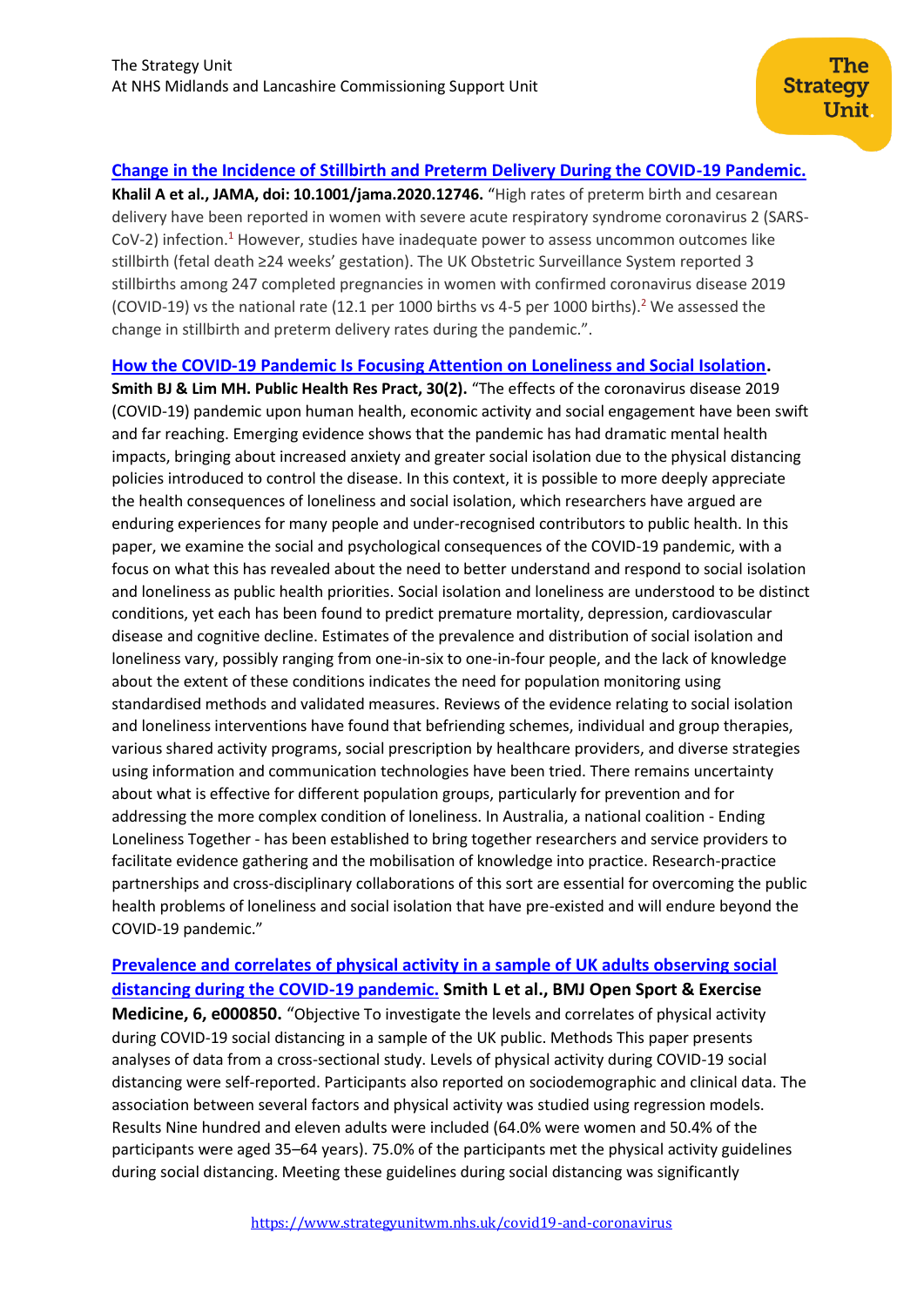associated with sex (reference: male; female: OR=1.60, 95% CI 1.10 to 2.33), age (reference: 18–34 years; ≥65 years: OR=4.11, 95% CI 2.01 to 8.92), annual household income."

## *Mental health - General public*

**[The mental health impact of COVID-19 and pandemic related stressors among adults in](https://www.medrxiv.org/content/10.1101/2020.07.05.20146738v1)  [the UK.](https://www.medrxiv.org/content/10.1101/2020.07.05.20146738v1) Chandola T et al., MedRxiv (pre-print).** "Background: The coronavirus pandemic has resulted in a wide range of social and economic changes that could, in turn, have affected the mental health of the UK adult population. Previous research has not been able to measure the broad range of potential stressors, nor examine whether recent changes in those stressors have positively or negatively impacted on common mental disorders. Furthermore, it is unclear whether the stressful impact of the lockdown on mental health has accumulated over time or whether people have adapted to the new conditions of lockdown. This study examines whether there was an increase in the prevalence and incidence of Common Mental Disorders (CMD) in the UK adult population during the first few months of lockdown related to the coronavirus pandemic and whether changes in CMD were associated with an increase in stressors related to lockdown and the pandemic. Methods: Longitudinal data from the UK Household Longitudinal Study (wave 9: 2017- 2019 and waves 1 and 2 of the Coronavirus survey in April and May 2020 respectively), a representative sample of UK population, were analysed. Common mental disorders (CMD) were measured using the GHQ-12 (cut off >2) at all waves. The difference in the GHQ-12 (using Likert scores) between waves measured changes in psychological well-being. The incidence of CMD and changes in psychological well-being were analysed in relation to pandemic specific stressors and changes in economic, financial, household and psychosocial stressors. Findings: Around 30% of UKHLS adults without CMD in 2017/9 had a CMD in April 2020. However from April to May 2020, the incidence reduced considerably to below 13%. Much of the increase in incident CMD between April and May was associated with an increase in feelings of loneliness, but some of this increase was also associated with increasing domestic work demands (arising out of childcare and home-schooling), working from home, and the receipt of care from outside the home. The reduction in the incidence of many of these stressors in May (compared to April) coincided with a reduction in the incidence of CMD in May. Conclusion: The pandemic and resultant lockdown were associated with an increase in the incidence of CMD in the UK adult population initially in April 2020. These changes were associated with increases in feelings of loneliness and stressors related to work and domestic life and receipt of care. There was some evidence of adaptation to many of these stressors over the lockdown period by May 2020. However, if levels of unemployment and redundancy increase in the near future, the implications for the mental health of the population need careful thought and monitoring."

**[Abuse, self-harm and suicidal ideation in the UK during the COVID-19 pandemic.](https://www.cambridge.org/core/services/aop-cambridge-core/content/view/692FD08F3AEFF45036535F5E9CEBAA00/S0007125020001300a.pdf/abuse_selfharm_and_suicidal_ideation_in_the_uk_during_the_covid19_pandemic.pdf) Iob E et al., British Journal of Psychiatry, 1-4.** "This study explored patterns of abuse, self-harm and thoughts of suicide/self-harm in the UK during the first month of the COVID-19 pandemic using data from the COVID-19 Social Study (n=44 775), a non-probability sample weighted to population proportions. The reported frequency of abuse, self-harm and thoughts of suicide/self-harm was higher among women, Black, Asian and minority ethnic (BAME) groups and people experiencing socioeconomic disadvantage, unemployment, disability, chronic physical illnesses, mental disorders and COVID-19 diagnosis. Psychiatric medications were the most common type of support being used, but fewer than half of those affected were accessing formal or informal support."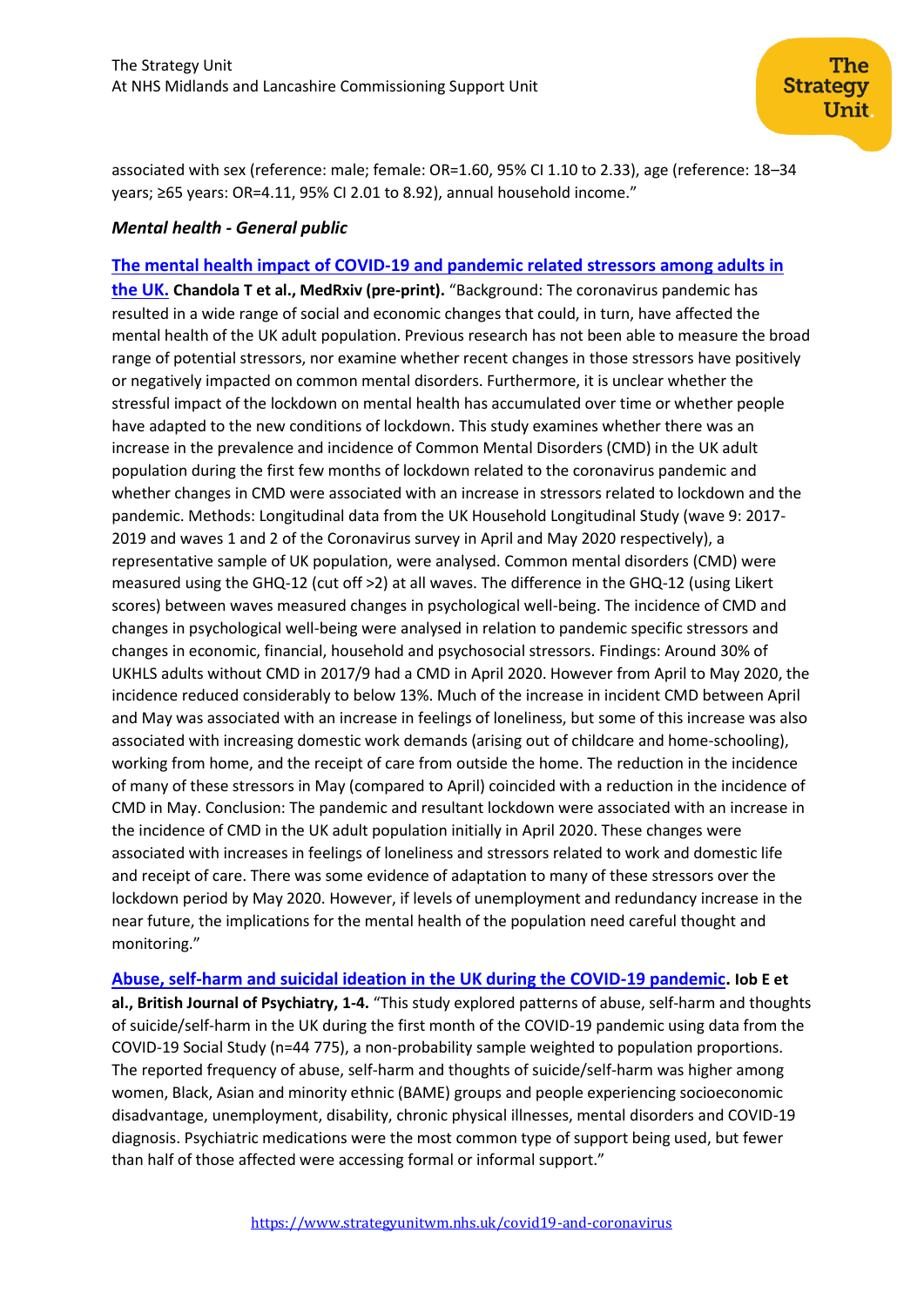**[How do Funeral Practices impact Bereaved Relatives' Mental Health, Grief and](https://journals.sagepub.com/doi/full/10.1177/0030222820941296)  [Bereavement? A Mixed Methods Review with Implications for COVID-19.](https://journals.sagepub.com/doi/full/10.1177/0030222820941296) Burrell A & [Selman LE et al., Journal of Death and Dying. Doi: 10.1177/0030222820941296](https://journals.sagepub.com/doi/full/10.1177/0030222820941296).** "Those who are bereaved during the current COVID-19 pandemic are subject to restrictions on funeral sizes and practices. We conducted a rapid review synthesising the quantitative and qualitative evidence regarding the effect of funeral practices on bereaved relatives' mental health and bereavement outcomes. Searches of MEDLINE, PsycINFO, KSR Evidence, and COVID-related resources were conducted. 805 records were screened; 17 studies of variable quality were included. Current evidence regarding the effect of funeral practices on bereaved relatives' mental health and bereavement outcomes is inconclusive. Five observational studies found benefits from funeral participation while six did not. However, qualitative research provides additional insight: the benefit of after-death rituals including funerals depends on the ability of the bereaved to shape those rituals and say goodbye in a way which is meaningful for them. Findings highlight the important role of funeral officiants during the pandemic. Research is needed to better understand the experiences and sequalae of grief and bereavement during COVID-19."

## *Healthcare workers*

**[Kingdom: A National Survey.](https://pubmed.ncbi.nlm.nih.gov/32600460/) Choi B et al., BMC Med Educ, 20(1).** "Background: The coronavirus disease (COVID-19) global pandemic has resulted in unprecedented public health measures. This has impacted the UK education sector with many universities halting campus-based teaching and examinations. The aim of this study is to identify the impact of COVID-19 on final year medical students' examinations and placements in the United Kingdom (UK) and how it might impact their confidence and preparedness going into their first year of foundation training. Methods: A 10-item online survey was distributed to final year medical students across 33 UK medical schools. The survey was designed by combining dichotomous, multiple choice and likert response scale questions. Participants were asked about the effect that the COVID-19 global pandemic had on final year medical written exams, electives, assistantships and objective structured clinical examinations (OSCEs). The survey also explored the student's confidence and preparedness going into their first year of training under these new unprecedented circumstances. Results: Four hundred forty students from 32 UK medical schools responded. 38.4% (n = 169) of respondents had their final OSCEs cancelled while 43.0% (n = 189) had already completed their final OSCEs before restrictions. 43.0% (n = 189) of assistantship placements were postponed while 77.3% (n = 340) had electives cancelled. The impact of COVID-19 on OSCEs, written examinations and student assistantships significantly affected students' preparedness (respectively p = 0.025, 0.008, 0.0005). In contrast,

**[The Impact of the COVID-19 Pandemic on Final Year Medical Students in the United](https://pubmed.ncbi.nlm.nih.gov/32600460/)** 

when measuring confidence, only changes to student assistantships had a significant effect ( $p =$ 0.0005). The majority of students feel that measures taken during this pandemic to amend their curricula was necessary. Respondents also agree that assisting in hospitals during the outbreak would be a valuable learning opportunity. Conclusions: The impact on medical student education has been significant, particularly affecting the transition from student to doctor. This study showed the disruptions to student assistantships had the biggest effect on students' confidence and preparedness. For those willing to assist in hospitals to join the front-line workforce, it is crucial to maintain their wellbeing with safeguards such as proper inductions, support and supervision."

### *Pre-existing conditions*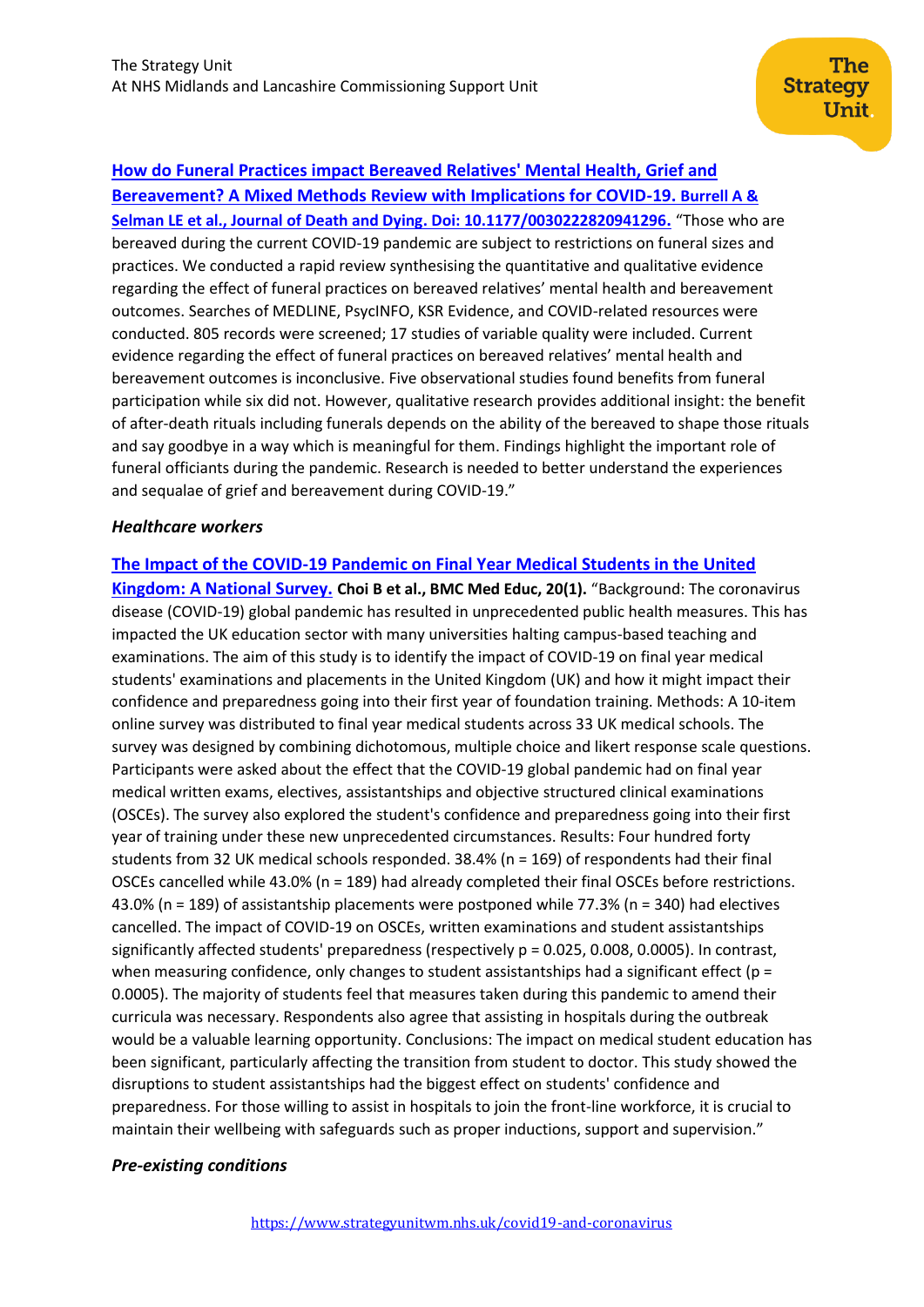## **[Child Suicide Rates during the COVID-19 Pandemic in England: Real-time Surveillance.](https://www.ncmd.info/wp-content/uploads/2020/07/REF253-2020-NCMD-Summary-Report-on-Child-Suicide-July-2020.pdf) Odd**

**D et al., National Child Mortality Database**. "In 2020, during the 82 days before lockdown, there were 26 likely child suicides and a further 25 in the first 56 days of lockdown (Rate ratio (RR) 1·41 (95% CI 0·80-2·46), p=0·230), and the proportion of cases under 15 years of age appeared higher (28·0% vs 11·5%, p=0·173), but these differences did not reach statistical significance. In a similar proportion of pre-lockdown (33%) and post-lockdown (36%) cases, the child or young person was currently in contact with mental health or social care services. A diagnosis of Autism Spectrum Disorder (ASD) or Attention Deficit Hyperactivity Disorder (ADHD) had been recorded in six (25%) pre-lockdown and in six (24%) post-lockdown. Comparing 2020 with 2019 gave similar results. In 12 (48%) of the 25 post-lockdown deaths, factors related to Covid-19 or lockdown were thought to have contributed to the deaths. There is a concerning signal that child suicide deaths may have increased during the first 56 days of lockdown, but risk remains low and numbers are too small to reach definitive conclusions. Amongst the likely suicide deaths reported after lockdown, restriction to education and other activities, disruption to care and support services, tensions at home and isolation appeared to be contributing factors. Previous research has highlighted suicide risk in people with autism. We found a quarter of individuals both pre and post lockdown had ASD or ADHD. Although the finding of increased risk is unconfirmed statistically, clinicians and services should be aware of the possible increase and the need for vigilance and support."

## **[Do psychiatric patients experience more psychiatric symptoms during COVID-19 pandemic](https://www.ncbi.nlm.nih.gov/pmc/articles/PMC7184991/)  [and lockdown? A case-control study with](https://www.ncbi.nlm.nih.gov/pmc/articles/PMC7184991/) service and research implications for**

**[immunopsychiatry.](https://www.ncbi.nlm.nih.gov/pmc/articles/PMC7184991/) Hao F et al., Brain Behav Immun, 87.** "This study aimed to assess and compare the immediate stress and psychological impact experienced by people with and without psychiatric illnesses during the peak of 2019 coronavirus disease (COVID-19) epidemic with strict lockdown measures. Seventy-six psychiatric patients and 109 healthy control subjects were recruited from Chongqing, China and completed a survey on demographic data, physical symptoms during the past 14 days and a range of psychiatric symptoms using the Impact of Event Scale-Revised (IES-R), Depression, Anxiety and Stress Scale (DASS-21) and Insomnia Severity Index (ISI). IES-R measures PTSD symptoms in survivorship after an event. DASS-21 is based on tripartite model of psychopathology that comprise a general distress construct with distinct characteristics. The mean IES-R, DASS-21 anxiety, depression and stress subscale and ISI scores were higher in psychiatric patients than healthy controls (p < 0.001). Serious worries about their physical health, anger and impulsivity and intense suicidal ideation were significantly higher in psychiatric patients than healthy controls (p < 0.05). More than one-third of psychiatric patients might fulfil the diagnostic criteria post-traumatic stress disorder (PTSD). More than one-quarter of psychiatric patients suffered from moderately severe to severe insomnia. Respondents who reported no change, poor or worse physical health status and had a psychiatric illness were significantly more likely to have higher mean IES-R, DASS depression, anxiety and stress subscale scores and ISI scores (p < 0.05). This study confirms the severity of negative psychological impact on psychiatric patients during the COVID-19 epidemic with strict lockdown measures. Understanding the psychological impact on psychiatric patients during the COVID-19 pandemic has the potential to provide insight into how to develop a new immunopsychiatry service. Further research is required to compare pro-inflammatory cytokines between psychiatric patients and healthy controls during the pandemic."

## **[Substance Use Disorder in the COVID-19 Pandemic: A Systematic Review of Vulnerabilities](https://www.preprints.org/manuscript/202007.0061/v1)  [and Complications.](https://www.preprints.org/manuscript/202007.0061/v1) Wei Y & Shah R (pre-print). "**As the world endures the coronavirus disease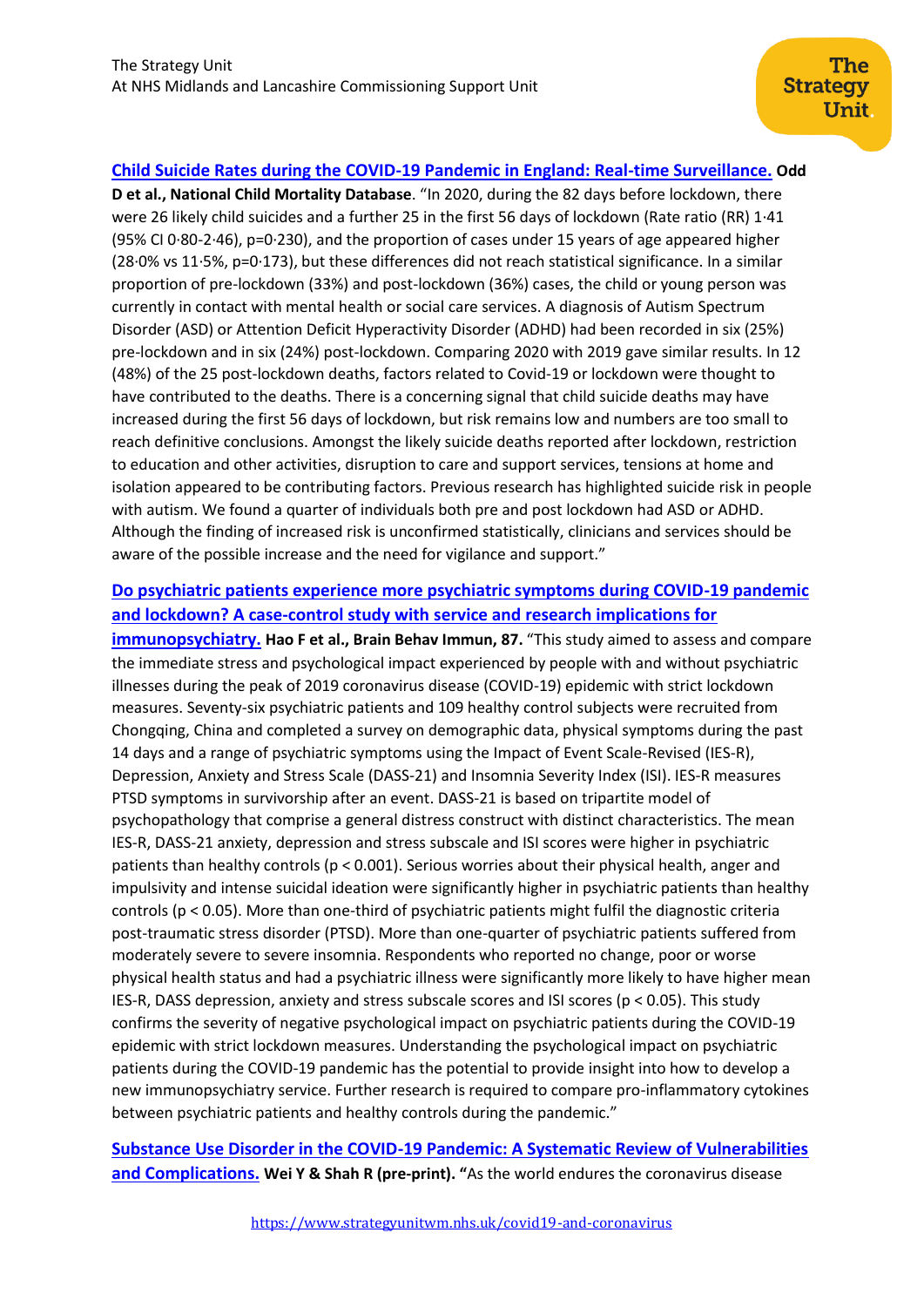2019 (COVID-19) pandemic, conditions of 35 million vulnerable individuals struggling with substance use disorders (SUDs) worldwide have not received sufficient attention for their special health and medical needs. Many of these individuals are complicated by underlying health conditions, such as cardiovascular and lung diseases and undermined immune systems. During the pandemic, access to the healthcare systems and support groups is greatly diminished. Current research on COVID-19 has not addressed the unique challenges facing individuals with SUDs, including the heightened vulnerability and susceptibility to the disease. In this systematic review, we will discuss the pathogenesis and pathology of COVID-19, and highlight potential risk factors and complications to these individuals. We will also provide insights and considerations for COVID-19 treatment and prevention in patients with SUDs."

### *Long term conditions*

**[Detrimental effects of confinement and isolation on the cognitive and psychological](https://ltccovid.org/wp-content/uploads/2020/07/LTCcovid-1-July-Detrimental-effects-confinement-on-people-with-dementia.pdf)  [health of people living with dementia during COVID-19: emerging evidence.](https://ltccovid.org/wp-content/uploads/2020/07/LTCcovid-1-July-Detrimental-effects-confinement-on-people-with-dementia.pdf) Suárez-González A. International Long Term Care Policy Network. (published online 23/6/20- last updated 1/7/20).** "3 papers describing the effects of lockdown on people with dementia living in the community have been published to date1-2-3. They show a worsening of functional independence and cognitive symptoms during the first month of lockdown (31% of people surveyed) and also exacerbated agitation, apathy and depression (54%), along with the deterioration of health status (40%) and increased used of antipsychotics or related drugs (7%). People with frontotemporal dementia (FTD) and their family caregivers seem to be particularly struggling to comply with protective measures."

**[Social isolation due to the COVID-19 pandemic has led to worse outcomes in females with](https://link.springer.com/content/pdf/10.1007/s11845-020-02307-2.pdf)  [inflammatory arthritis.](https://link.springer.com/content/pdf/10.1007/s11845-020-02307-2.pdf) Maguire S & O'Shea F. Irish Journal of Medical Science.** "Background Prolonged social isolation as a result of the COVID-19 global pandemic has been a source of considerable psychological distress for many people. This can manifest in many ways and if left undetected can impact negatively on general health. It is essential to understand the impact of these conditions on inflammatory arthritis (IA) patients, especially axial spondyloarthropathy (axSpA). Aim To capture the level of psychological distress for patients with IA following prolonged social isolation. Methods A survey was sent out to patients with a confirmed diagnosis of IA. This captured changes in sleep, mood, disease activity, employment and general health since the beginning of the social isolation period. A PHQ-4 (Patient Health Questionnaire) was included to determine level of psychological distress. Results Females with IA reported significantly higher rates of decline in general health (40% vs 16%,  $p = 0.01$ ), mood disturbance (43.4% vs 26%,  $p = 0.03$ ) and increased disease activity (50% vs 16%,  $p = 0.01$ ) compared to males. Evaluating the mean PHQ-4 scores, no significant difference was noted between genders (4.80 vs 3.44, p = 0.10). However, females demonstrated a non-significant trend toward increased rates of moderate to severe psychological distress (40% vs 30%, p = 0.13). Subanalysis of patients with axSpA found high rates of moderate to severe distress in both genders. Conclusions Females with IA reported significantly higher rates of decline in general health, mood disturbance and increased disease activity during the period of social isolation. This was reflected in a trend towards greater levels of psychological distress."

## **Commentaries**

**[The Lancet COVID-19 Commission.](https://www.thelancet.com/journals/lancet/article/PIIS0140-6736(20)31494-X/fulltext)** Sachs JD et al., The Lancet. (published online 9/7/20).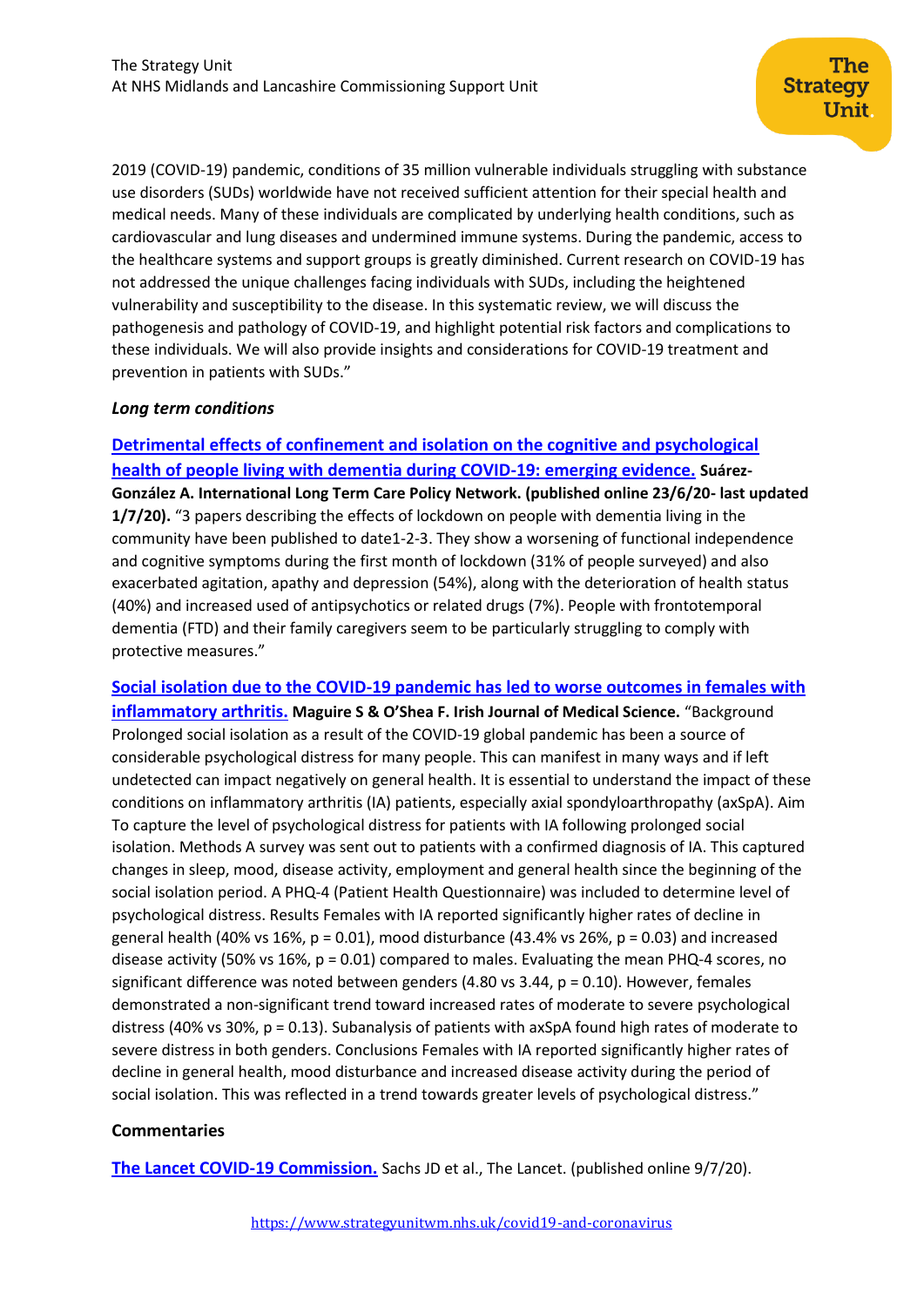

**[Obesity and COVID-19: a call for action from people living with obesity.](https://www.thelancet.com/pdfs/journals/landia/PIIS2213-8587(20)30236-9.pdf)** Le Brocq S et al., Lancet Diabetes Endocrinol. Doi: /10.1016/S2213-8587(20)30236-9. (published online 9/7/20).

The

**Unit** 

**Strategy** 

**[Coronavirus and Quarantine: Catalysts of Domestic Violence.](https://journals.sagepub.com/doi/full/10.1177/1077801220935194)** Bouillon-Minoi JB et al., Violence Against Women. (published online 6/7/20).

**[A crisis of accountability for women's, children's, and adolescents' health.](https://www.thelancet.com/journals/lancet/article/PIIS0140-6736(20)31520-8/fulltext)** Phumaphi J et al., The Lancet. (published online 12/7/20).

**[Structural racism remains a primary public health risk amidst COVID and beyond in the](https://academic.oup.com/jpubhealth/article/doi/10.1093/pubmed/fdaa102/5869604?searchresult=1)  [United Kingdom](https://academic.oup.com/jpubhealth/article/doi/10.1093/pubmed/fdaa102/5869604?searchresult=1)**. Clementi R. Journal of Public Health, fdaa102. Doi: 10.1093/pubmed/fdaa102. (published online 10/7/20).

**[Combating physical inactivity during the COVID-19 pandemic.](https://www.ncbi.nlm.nih.gov/pmc/articles/PMC7191971/)** Pinto AJ et al., Nat Rev Rheumatol.

### *Mental health*

**[Trauma-informed responses in addressing public mental health consequences of the](https://www.tandfonline.com/doi/pdf/10.1080/20008198.2020.1780782)  [COVID-19 pandemic: position paper of the European Society for Traumatic Stress Studies](https://www.tandfonline.com/doi/pdf/10.1080/20008198.2020.1780782)  [\(ESTSS\).](https://www.tandfonline.com/doi/pdf/10.1080/20008198.2020.1780782)** Javakhishvili JD et al., European Journal of Psychotraumatology. 11, 1780782.

**[The Mental Health Impact of the COVID-19 Pandemic Across Different Cohorts.](https://link.springer.com/content/pdf/10.1007/s11469-020-00367-0.pdf)** Khan KS et al., International Journal of Mental Health and Addiction. Doi: 10.1007/s11469-020-00367-0

#### *Healthcare workers*

**[Impact of COVID-19 on ophthalmic specialist training in the United Kingdom](https://www.nature.com/articles/s41433-020-1034-6)—the [trainees' perspective.](https://www.nature.com/articles/s41433-020-1034-6)** Hussain R et al., Eye.

#### **Useful resources**

**[Bereavement Support on the Frontline of COVID-19: Recommendations for Hospital](https://www.jpsmjournal.com/article/S0885-3924(20)30244-X/pdf)  [Clinicians.](https://www.jpsmjournal.com/article/S0885-3924(20)30244-X/pdf)** Selman LE et al., Journal of Pain and Symptom Management (jn press).

**[Wider Impacts of COVID-19 on Health \(WICH\) monitoring tool.](https://analytics.phe.gov.uk/apps/covid-19-indirect-effects/)** Public Health England. (updated 16/7/20).

#### **Impact on non-Covid care**

### **Commentary from the collaboration**

**[The NHS will not be able to restart all of its services at once and difficult decisions will](https://www.health.org.uk/news-and-comment/news/the-nhs-will-not-be-able-to-restart-all-of-its-services-at-once)  [have to be made.](https://www.health.org.uk/news-and-comment/news/the-nhs-will-not-be-able-to-restart-all-of-its-services-at-once)** Gardner T. The Health Foundation. (published online 9/7/20).

**[Story of two halves as NHS struggles to shake off effects of coronavirus.](https://www.nuffieldtrust.org.uk/news-item/story-of-two-halves-as-nhs-struggles-to-shake-off-effects-of-coronavirus)** Edwards N. Nuffield Trust. (published online 9/7/20).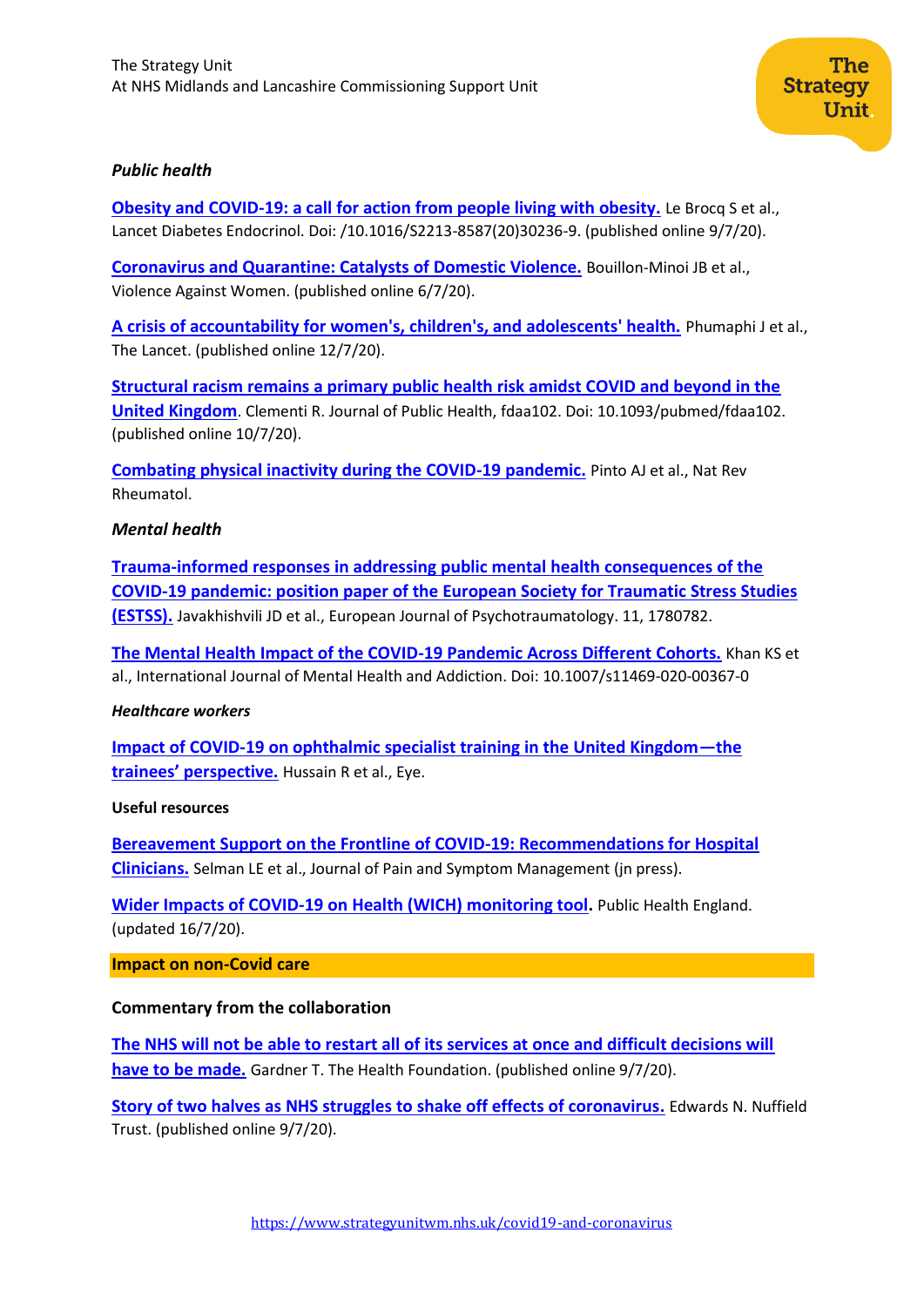**[Despite gains, Covid-19 will intensify the challenge of keeping nurses and midwives within](nuffieldtrust.org.uk/news-item/despite-gains-covid-19-will-intensify-the-challenge-of-keeping-nurses-and-midwives-within-the-nhs)  [the NHS](nuffieldtrust.org.uk/news-item/despite-gains-covid-19-will-intensify-the-challenge-of-keeping-nurses-and-midwives-within-the-nhs)**. Dayan M. Nuffield Trust. (published online 9/7/20).

**[The road to renewal: five priorities for health and care.](https://www.kingsfund.org.uk/publications/covid-19-road-renewal-health-and-care?utm_source=The%20King%27s%20Fund%20newsletters%20%28main%20account%29&utm_medium=email&utm_campaign=11685888_MKPUB_road%20to%20renewal%20long%20read%20engagement%20leads%202020-07-16&utm_content=top%20btn&dm_i=21A8,6YGW0,V11TUY,RZVOG,1)** Charles A & Ewbank L. The King's Fund. (published online 16/7/20).

**[Chart of the week: Number of people waiting over a year for treatment has rocketed in](https://www.nuffieldtrust.org.uk/resource/chart-of-the-week-number-of-people-waiting-over-a-year-for-treatment-has-rocketed-in-months-since-onset-of-pandemic)  [months since onset of pandemic.](https://www.nuffieldtrust.org.uk/resource/chart-of-the-week-number-of-people-waiting-over-a-year-for-treatment-has-rocketed-in-months-since-onset-of-pandemic)** Scobie S. Nuffield Trust. (published online 15/7/20).

## **Guidance**

**[COVID-19: guidance for commissioners and providers of services for people who use drugs](https://www.gov.uk/government/publications/covid-19-guidance-for-commissioners-and-providers-of-services-for-people-who-use-drugs-or-alcohol/covid-19-guidance-for-commissioners-and-providers-of-services-for-people-who-use-drugs-or-alcohol#alcohol-harm-reduction-and-detoxification)  [or alcohol.](https://www.gov.uk/government/publications/covid-19-guidance-for-commissioners-and-providers-of-services-for-people-who-use-drugs-or-alcohol/covid-19-guidance-for-commissioners-and-providers-of-services-for-people-who-use-drugs-or-alcohol#alcohol-harm-reduction-and-detoxification)** Department of Health and Social Care & Public Health England. (updated 14/7/30).

**[Preparing for a challenging winter 2020/21.](https://acmedsci.ac.uk/file-download/51353957?utm_source=The%20King%27s%20Fund%20newsletters%20%28main%20account%29&utm_medium=email&utm_campaign=11671188_NEWSL_HMP%202020-07-14&dm_i=21A8,6Y5JO,FLX5Q6,RZCV1,1)** The Academy of Medical Sciences. (published online 14/7/20).

**[Rebuilding the NHS. Improving medical pathways for acute care.](https://www.rcplondon.ac.uk/guidelines-policy/rebuilding-nhs-improving-medical-pathways-acute-care)** Royal Colleges of General Practitioners, Emergency Medicine and Physicians & Society for Acute Medicine. (published online 10/7/20).

**[ARCS and BFS U.K. best practice guidelines for reintroduction of routine fertility](https://www.britishfertilitysociety.org.uk/2020/05/06/arcs-and-bfs-u-k-best-practice-guidelines-for-reintroduction-of-routine-fertility-treatments-during-the-covid-19-pandemic/)  [treatments during the COVID-19 pandemic.](https://www.britishfertilitysociety.org.uk/2020/05/06/arcs-and-bfs-u-k-best-practice-guidelines-for-reintroduction-of-routine-fertility-treatments-during-the-covid-19-pandemic/)** Association of Reproductive and Clinical Scientists (ARCS) & British Fertility Society (BFS). (published online May 2020, updated June 2020).

## **Rapid reviews**

## *Primary care*

**[Recommendations for the re-opening of dental services: a rapid review of international](https://oralhealth.cochrane.org/sites/oralhealth.cochrane.org/files/public/uploads/covid19_dental_review_16_may_2020_update.pdf)  [sources.](https://oralhealth.cochrane.org/sites/oralhealth.cochrane.org/files/public/uploads/covid19_dental_review_16_may_2020_update.pdf) COVID-19 Dental Services Evidence Review (CoDER) Working Group.** "This review reports on national recommendations for the re-structuring and reopening of dental services from 16 countries. There is a highly variable level of detail given across international sources. Most sources recommend patient triage by telephone; some recommend also temperature screening at reception. Most sources recommend avoiding aerosol generating procedures (AGPs), if possible. Most sources recommend surgical masks for non-COVID-19 cases not requiring AGPs. Most sources recommend filtering facepiece class 2 (FFP2, equivalent to N95) masks for non-COVID-19 cases undergoing AGPs and all suspected or confirmed COVID-19 cases undergoing any procedure. Sources include recommendations on how to reduce the risk of transmission (e.g. use of pre-operative mouthwashes; high volume suction; rubber dam; and Personal Protective Equipment [PPE]). Most sources recommend cleaning and disinfection procedures. Across sources, for most statements there is no referenced, underpinning evidence and some of them are unlikely to have strong (or any) research evidence. All sources emphasise the need to focus on activities that minimise risk (to staff/patients/public) but still support high quality clinical care. There is a need to consider the interrelationship between the appropriate use of PPE (including donning and doffing), AGPs and interventions to reduce aerosol generation."

**[Reorganisation of primary care for older adults during COVID-19: a cross-sectional](https://www.ncbi.nlm.nih.gov/research/coronavirus/publication/32661009)  [database study in the UK.](https://www.ncbi.nlm.nih.gov/research/coronavirus/publication/32661009) Joy M et al., Br J Gen Pract.** "BACKGROUND: The coronavirus disease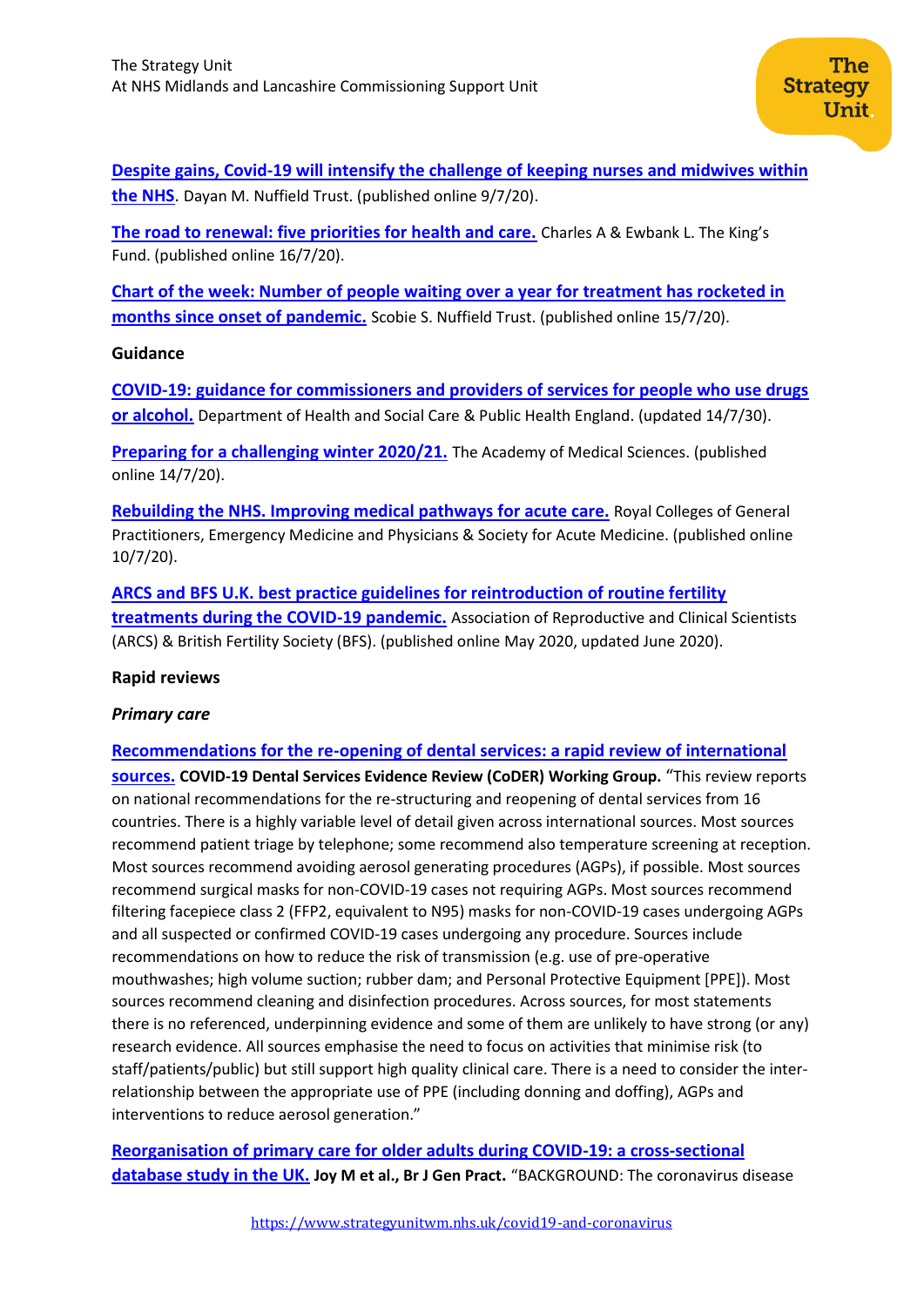2019 (COVID-19) pandemic has resulted in a rapid change in workload across healthcare systems. Factors related to this adaptation in UK primary care have not yet been examined. AIM: To assess the responsiveness and prioritisation of primary care consultation type for older adults during the COVID-19 pandemic. DESIGN AND SETTING: A cross-sectional database study examining consultations between 17 February and 10 May 2020 for patients aged >/=65 years, drawn from primary care practices within the Oxford Royal College of General Practitioners (RCGP) Research and Surveillance Centre (RSC) sentinel network, UK. METHOD: The authors reported the proportion of consultation type across five categories: clinical administration, electronic/video, face-to-face, telephone, and home visits. Temporal trends in telephone and face-to-face consultations were analysed by polypharmacy, frailty status, and socioeconomic group using incidence rate ratios (IRR). RESULTS: Across 3 851 304 consultations, the population median age was 75 years (interquartile range [IQR] 70-82); and 46% (n = 82 926) of the cohort (N = 180 420) were male. The rate of telephone and electronic/video consultations more than doubled across the study period (106.0% and 102.8%, respectively). Face-to-face consultations fell by 64.6% and home visits by 62.6%. This predominantly occurred across week 11 (week commencing 9 March 2020), coinciding with national policy change. Polypharmacy and frailty were associated with a relative increase in consultations. The greatest relative increase was among people taking >/=10 medications compared with those taking none (face-to-face IRR 9.90, 95% CI = 9.55 to 10.26; telephone IRR 17.64, 95% CI = 16.89 to 18.41). CONCLUSION: Primary care has undergone an unprecedented in-pandemic reorganisation while retaining focus on patients with increased complexity."

## **Emerging evidence**

**[The load and capacity model of healthcare delivery: considerations for the crisis](https://www.ncbi.nlm.nih.gov/pmc/articles/PMC7330742/)  [management of the COVID-19 pandemic.](https://www.ncbi.nlm.nih.gov/pmc/articles/PMC7330742/) Steiger J & Moxham J. J Thorac Dis, 12(6).** "In the early phase of the year 2020, a novel virus outbreak led to a worldwide pandemic with millions of confirmed cases (1) that caused large proportions of the world population to be in temporary lockdown. With non-essential travel discouraged and everyone but key workers staying at home the world economy came to a sudden pause (2). The containment of the virus, a novel coronavirus named COVID-19, required quick resource re-allocation on a large scale and was prioritised on every level of healthcare delivery, first identified in East Asia. As the outbreak continued the epicentre shifted to Europe and the Middle East, and eventually affected the Americas (3). It led to restrictions on public life previously unimaginable during times of peace (4). Schools were closed, work from home was strongly encouraged, and non-essential travel was forbidden; some regions, and even countries, were entirely locked down for weeks or months (5). Restrictions to public life were necessary to avoid many people being infected at the same time which would have led to a collapse of the healthcare system. With no immunity to this new virus in the general population and many people being infected and potentially requiring critical care treatment at the same time, it was essential to reduce the rate of new infections (6). In this document, we discuss factors that must be considered during pandemic outbreaks, and introduce the load-to-capacity model for healthcare delivery, to explain how saturation of the system can be averted (7), and explore what the implications are for long-term investment decisions in healthcare."

## *Social care*

**[COVID-19: Implications for the Support of People with Social Care Needs in England.](https://www.tandfonline.com/doi/full/10.1080/08959420.2020.1759759) Comas-Herrera A et al., Journal of Aging & Social Policy, 32(4).** "This perspective examines the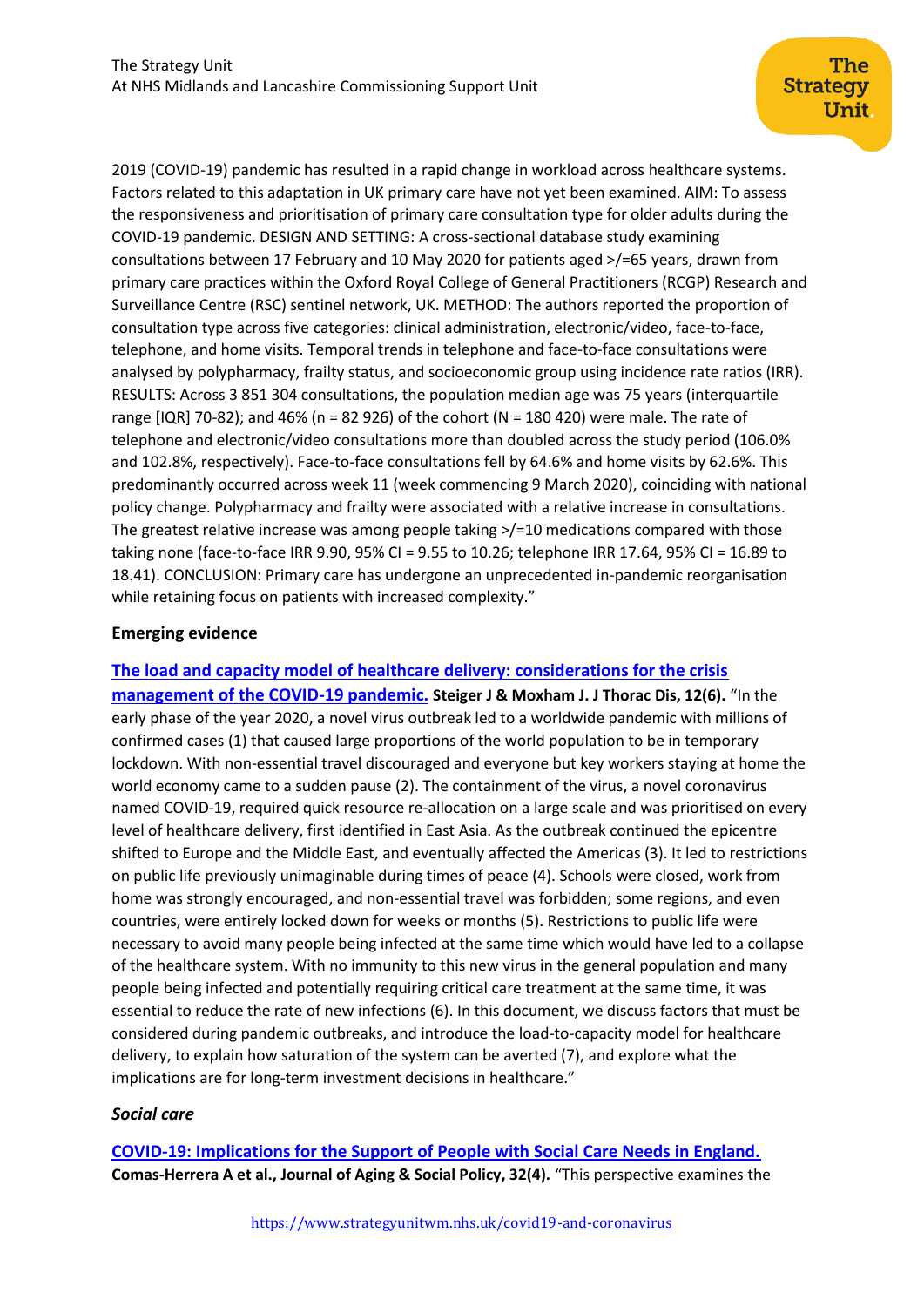challenge posed by COVID-19 for social care services in England and describes responses to this challenge. People with social care needs experience increased risks of death and deteriorating physical and mental health with COVID-19. Social isolation introduced to reduce COVID-19 transmission may adversely affect well-being. While the need for social care rises, the ability of families and social care staff to provide support is reduced by illness and quarantine, implying reductions in staffing levels. Consequently, COVID-19 could seriously threaten care availability and quality. The government has sought volunteers to work in health and social care to help address the threat posed by staff shortages at a time of rising need, and the call has achieved an excellent response. The government has also removed some barriers to effective coordination between health and social care, while introducing measures to promote the financial viability of care providers. The pandemic presents unprecedented challenges that require well-co-coordinated responses across central and local government, health services, and non-government sectors."

## *Primary care*

### **[Setting up and maximising the usage of an Urgent Dental Care Centre in Blackpool.](https://www.bjoms.com/article/S0266-4356(20)30211-4/pdf)**

**[Sharing our experiences.](https://www.bjoms.com/article/S0266-4356(20)30211-4/pdf) Hammond D et al., British Journal of Oral & Maxillofacial Surgery.** "An integrated Urgent Dental Care Centre with Tier 2 Oral Surgery support was set up in Blackpool starting 24th March 2020. This was in reaction to the COVID-19 pandemic. In the first month 1433 patients had telephone consultations and 713 extractions were performed. The challenges surrounding set up and continuity of care are discussed."

**[The Oxford Royal College of General Practitioners Clinical Informatics Digital Hub: Protocol](https://pubmed.ncbi.nlm.nih.gov/32484782/)  [to Develop Extended COVID-19 Surveillance and Trial Platforms.](https://pubmed.ncbi.nlm.nih.gov/32484782/) De Lusignan S et al., JMIR Public Health Surveill, 6(3), e19773.** "Background: Routinely recorded primary care data have been used for many years by sentinel networks for surveillance. More recently, real world data have been used for a wider range of research projects to support rapid, inexpensive clinical trials. Because the partial national lockdown in the United Kingdom due to the coronavirus disease (COVID-19) pandemic has resulted in decreasing community disease incidence, much larger numbers of general practices are needed to deliver effective COVID-19 surveillance and contribute to in-pandemic clinical trials. Methods: We will apply the FAIR (Findable, Accessible, Interoperable, and Reusable) metadata principles to a new, integrated digital health hub that will extract routinely collected general practice electronic health data for use in clinical trials and provide enhanced communicable disease surveillance. The hub will be findable through membership in Health Data Research UK and European metadata repositories. Accessibility through an online application system will provide access to study-ready data sets or developed custom data sets. Interoperability will be facilitated by fixed linkage to other key sources such as Hospital Episodes Statistics and the Office of National Statistics using pseudonymized data. All semantic descriptors (ie, ontologies) and code used for analysis will be made available to accelerate analyses. We will also make data available using common data models, starting with the US Food and Drug Administration Sentinel and Observational Medical Outcomes Partnership approaches, to facilitate international studies. The Surveillance Platform will provide access to data for health protection and promotion work as authorized through agreements between Oxford, the Royal College of General Practitioners, and Public Health England. All studies using the Trials Platform will go through appropriate ethical and other regulatory approval processes. Results: The hub will be a bottom-up, professionally led network that will provide benefits for member practices, our health service, and the population served. Data will only be used for SQUIRE (surveillance, quality improvement, research, and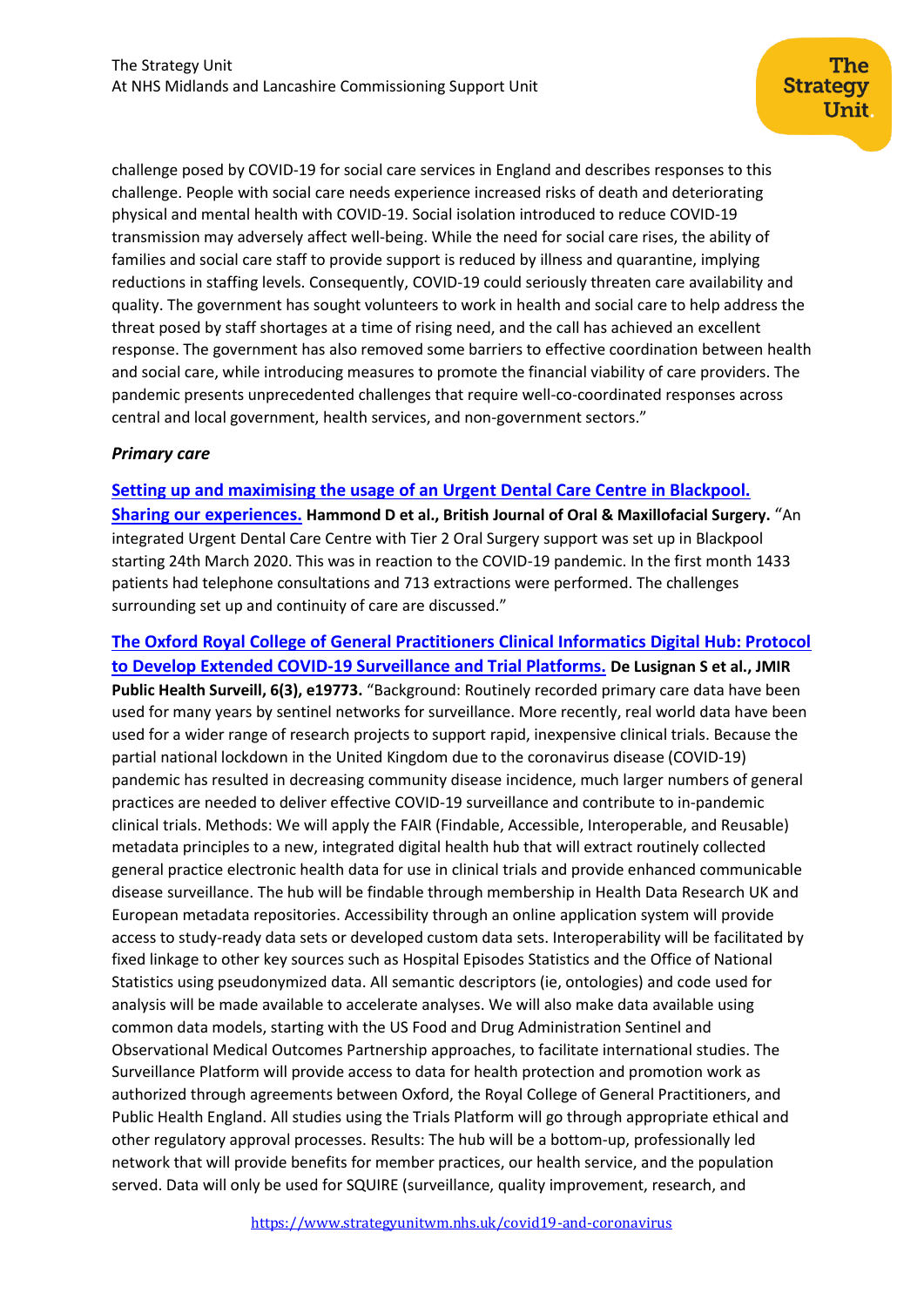education) purposes. We have already received positive responses from practices, and the number of practices in the network has doubled to over 1150 since February 2020. COVID-19 surveillance has resulted in tripling of the number of virology sites to 293 (target 300), which has aided the collection of the largest ever weekly total of surveillance swabs in the United Kingdom as well as over 3000 severe acute respiratory syndrome coronavirus 2 (SARS-CoV-2) serology samples. Practices are recruiting to the PRINCIPLE (Platform Randomised trial of INterventions against COVID-19 In older PeopLE) trial, and these participants will be followed up through ORCHID. These initial outputs demonstrate the feasibility of ORCHID to provide an extended national digital health hub. Conclusions: ORCHID will provide equitable and innovative use of big data through a professionally led national primary care network and the application of FAIR principles. The secure data hub will host routinely collected general practice data linked to other key health care repositories for clinical trials and support enhanced in situ surveillance without always requiring large volume data extracts. ORCHID will support rapid data extraction, analysis, and dissemination with the aim of improving future research and development in general practice to positively impact patient care."

## *Secondary care*

**[Impact of the 2020 COVID-19 pandemic on the workload of the orthopaedic service in a](https://www.injuryjournal.com/article/S0020-1383(20)30560-X/pdf)  [busy UK district general hospital.](https://www.injuryjournal.com/article/S0020-1383(20)30560-X/pdf) Murphy T & Mutimer AJ., Injury.** "The COVID -19 outbreak has had a profound effect on the management of healthcare service provision in the UK. Orthopaedic departments have been no exception to this and have needed to adapt to the changing circumstances by releasing resources and focusing on 'essential' activity. The aim of this study is to quantify the reduction in trauma and, in addition, describe any changes in the type of referrals to the trust which may have been affected by the pandemic itself and the social distancing measures employed by the UK government. The study was performed in a UK District Hospital which is also a Trauma Unit providing trauma and orthopaedic care to a population of 625,000 people. The trust based electronic database of trauma referrals was used to compare the numbers of, and types of referral to our trauma service during the COVID-19 pandemic and the corresponding time periods in the previous 3 years. The mean number of referrals per week to the service reduced by 33% in the time period following the confirmation of the outbreak as a pandemic (*p<*0.0001). Number of operations performed per week reduced by 26% (*p =* 0.001). There was no change in the number of referrals relating to domestic abuse or non-accidental injury. In addition, numbers of hip fractures, periprosthetic fractures and prosthetic joint dislocations were unchanged. There was a significant reduction in the number of referrals for simple fractures, native joint dislocations, wounds and soft tissue injuries. Within the paediatric population, similarly, a reduction in simple fracture referrals was demonstrated."

### **[COVID-19 preparedness and response at a large UK major trauma operating theatres](https://journals.sagepub.com/doi/pdf/10.1177/1750458920934406)**

**[department](https://journals.sagepub.com/doi/pdf/10.1177/1750458920934406). Britton CR et al., Journal of Perioperative Practice, 30(7).** "This article aims to describe the early experience of a large major trauma operating theatres department in the East of England during the outbreak of the coronavirus disease 2019 (COVID-19) pandemic. To date and to our knowledge, a small amount of reports describing a surgical department's response to this unprecedented pandemic have been published, but a well-documented account from within the United Kingdom (UK) has not yet been reported in the literature. We describe our preparation and response, including: operating theatres management during the COVID-19 pandemic, operational aspects and communication, leadership and support. The process review of measures presented covers approximately the two-month period between March and May 2020 and emphasises the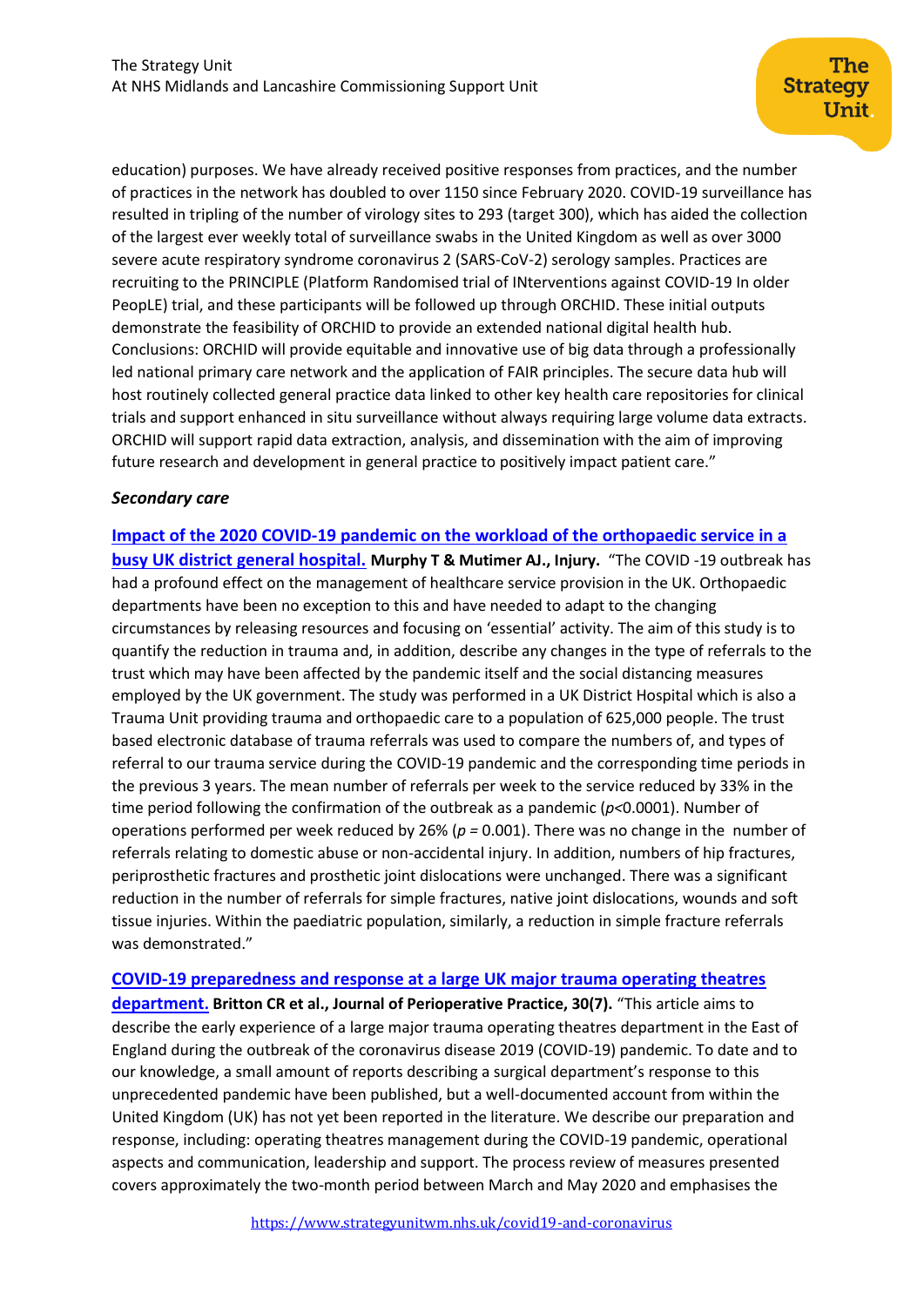fluidity of procedures needed. We discuss how significant challenges were overcome to secure implementation and reliable oversight. The visible presence of clinical leads well sighted on every aspect of the response guaranteed standardisation of procedures, while sustaining a vital feedback loop. Finally, we conclude that an effective response requires rapid analysis of the complex problem that is of providing care for patients intraoperatively during the COVID-19 pandemic, and that retrospective sense-making is essential to maintain adaptability."

**[COVID-19 pandemic and its impact on service provision: A cardiology prospect.](https://www.tandfonline.com/doi/pdf/10.1080/00015385.2020.1787636) Adam S et** 

**al., Acta Cardiologica. Doi: 10.1080/00015385.2020.1787636.** "Coronavirus disease 2019 (COVID-19) pandemic has significantly impacted the availability of cardiology services and management of cardiac conditions. Elective surgeries, outpatient appointments and cardiac imaging have been largely cancelled across the world due to the risk of infection transmission and the need for reallocation of resources to deal with the increasing number of COVID-19 patients. The impact on patients with cardiac co-morbidities during these times may be drastic. However, cardiologists and hospitals across the world have implemented measures to ensure on-going monitoring and care of patients remotely. In this review, we discuss the impact of COVID-19 on cardiac services including interventional cardiology services, cardiac imaging and outpatient appointments. In addition, implications for future research and clinical practice are also discussed."

## **[COVID-19 pandemic and admission rates for and management of acute coronary](https://www.thelancet.com/journals/lancet/article/PIIS0140-6736(20)31356-8/fulltext)**

**[syndromes in England.](https://www.thelancet.com/journals/lancet/article/PIIS0140-6736(20)31356-8/fulltext) Mafham M et al., The Lancet.** "Hospital admissions for acute coronary syndrome declined from mid-February, 2020, falling from a 2019 baseline rate of 3017 admissions per week to 1813 per week by the end of March, 2020, a reduction of 40% (95% CI 37–43). This decline was partly reversed during April and May, 2020, such that by the last week of May, 2020, there were 2522 admissions, representing a 16% (95% CI 13–20) reduction from baseline. During the period of declining admissions, there were reductions in the numbers of admissions for all types of acute coronary syndrome, including both STEMI and NSTEMI, but relative and absolute reductions were larger for NSTEMI, with 1267 admissions per week in 2019 and 733 per week by the end of March, 2020, a percent reduction of 42% (95% CI 38–46). In parallel, reductions were recorded in the number of PCI procedures for patients with both STEMI (438 PCI procedures per week in 2019 vs 346 by the end of March, 2020; percent reduction 21%, 95% CI 12–29) and NSTEMI (383 PCI procedures per week in 2019 vs 240 by the end of March, 2020; percent reduction 37%, 29–45). The median length of stay among patients with acute coronary syndrome fell from 4 days (IQR 2–9) in 2019 to 3 days (1–5) by the end of March, 2020. Compared with the weekly average in 2019, there was a substantial reduction in the weekly numbers of patients with acute coronary syndrome who were admitted to hospital in England by the end of March, 2020, which had been partly reversed by the end of May, 2020. The reduced number of admissions during this period is likely to have resulted in increases in out-of-hospital deaths and long-term complications of myocardial infarction and missed opportunities to offer secondary prevention treatment for patients with coronary heart disease. The full extent of the effect of COVID-19 on the management of patients with acute coronary syndrome will continue to be assessed by updating these analyses"

### *Elective care*

**[Remodelling elective hospital services in the COVID-19 era](https://www.rcpjournals.org/content/futurehosp/early/2020/07/14/fhj.2020-0079?papetoc=) – designing the new normal. King AL & Hothi SS. Future Healthcare Journal, 7(3).** "The provision of elective clinical services has decreased during the initial phase of the coronavirus disease 2019 (COVID-19) pandemic to enable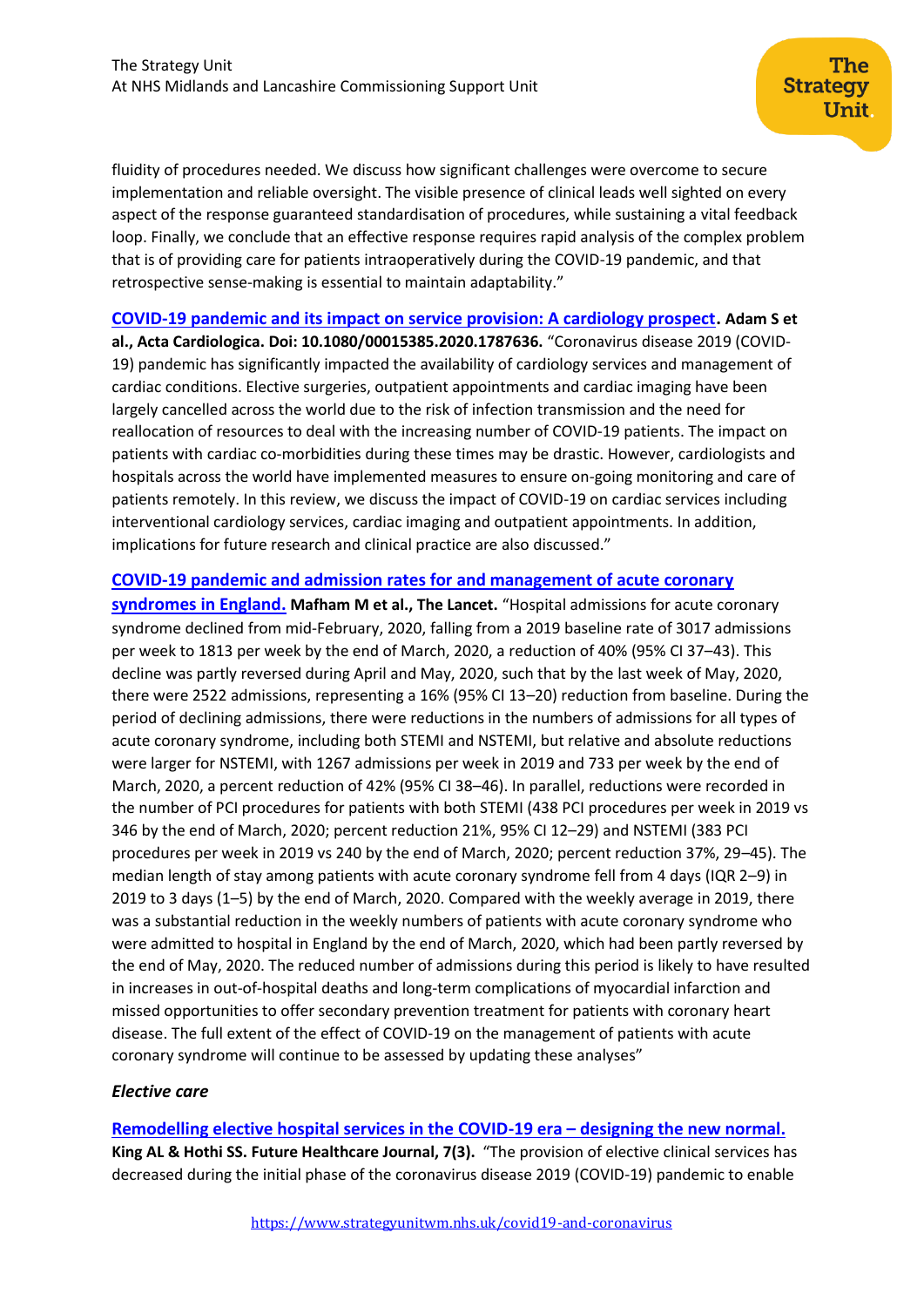hospitals to focus on acute illness. Any end to the pandemic through widespread vaccination, effective treatment or development of herd immunity may be years away. Until then, hospitals will need to resume treating other diseases while also attempting to eradicate transmission of COVID-19 within the healthcare setting. In this article we suggest six major themes which could affect the design and delivery of elective clinical services: hospital avoidance, separation of high- and low-risk groups, screening, maintenance of adequate infection control, and new ways of working."

### *Cancer services*

**[Considerations for the treatment of pancreatic cancer during the COVID-19 pandemic: the](https://www.nature.com/articles/s41416-020-0980-x)  [UK consensus position.](https://www.nature.com/articles/s41416-020-0980-x)** Jones CM et al., British Journal of Cancer. "The coronavirus disease 2019 (COVID-19) pandemic epicentre has moved to the USA and Europe, where it is placing unprecedented demands on healthcare resources and staff availability. These service constraints, coupled with concerns relating to an increased incidence and severity of COVID-19 among patients with cancer, should lead to re-consideration of the risk–benefit balance for standard treatment pathways. This is of particular importance to pancreatic cancer, given that standard diagnostic modalities such as endoscopy may be restricted, and that disease biology precludes significant delays in treatment. In light of this, we sought consensus from UK clinicians with an interest in pancreatic cancer for management approaches that would minimise patient risk and accommodate for healthcare service restrictions. The outcomes are described here and include recommendations for treatment prioritisation, strategies to bridge to later surgical resection in resectable disease and factors that modify the risk–benefit balance for treatment in the resectable through to the metastatic settings. Priority is given to strategies that limit hospital visits, including through the use of hypofractionated precision radiotherapy and chemoradiotherapy treatment approaches."

## **Commentaries**

**[Covid-19: an opportunity to reduce unnecessary healthcare.](https://www.bmj.com/content/370/bmj.m2752)** Moynihan R et al., BMJ, 370:m2752.

## *Primary care*

**[Children's oral health.](https://www.nature.com/articles/s41404-020-0458-9.pdf)** Barraclough O et al., BDJ in Practice, 33(7). (pubslihed online 6/7/20).

**[General practice in the post Covid world. Challenges and opportunities for general](https://cached.offlinehbpl.hbpl.co.uk/NewsAttachments/PGH/General-Practice-post-Covid-RCGP.pdf?utm_source=The%20King%27s%20Fund%20newsletters%20%28main%20account%29&utm_medium=email&utm_campaign=11660468_NEWSL_HMP%202020-07-10&dm_i=21A8,6XX9W,FLX5Q6,RXQ2O,1)  [practice.](https://cached.offlinehbpl.hbpl.co.uk/NewsAttachments/PGH/General-Practice-post-Covid-RCGP.pdf?utm_source=The%20King%27s%20Fund%20newsletters%20%28main%20account%29&utm_medium=email&utm_campaign=11660468_NEWSL_HMP%202020-07-10&dm_i=21A8,6XX9W,FLX5Q6,RXQ2O,1)** Royal College of General Practitioners.

### *Cancer services*

**[Cancer has not gone away: A primary care perspective to support a balanced approach for](https://onlinelibrary.wiley.com/doi/epdf/10.1111/ecc.13290)  [timely cancer diagnosis during COVID-19.](https://onlinelibrary.wiley.com/doi/epdf/10.1111/ecc.13290)** Helsper CW et al., Eur J Cancer Care. (published online 7/7/20).

### *Secondary care*

**[COVID-19 scenario modelling for the mitigation of capacity-dependent deaths in intensive](https://www.ncbi.nlm.nih.gov/research/coronavirus/publication/32642878)  [care.](https://www.ncbi.nlm.nih.gov/research/coronavirus/publication/32642878)** Wood RM et al., Health Care Manag Sci.

### *Outpatient care*